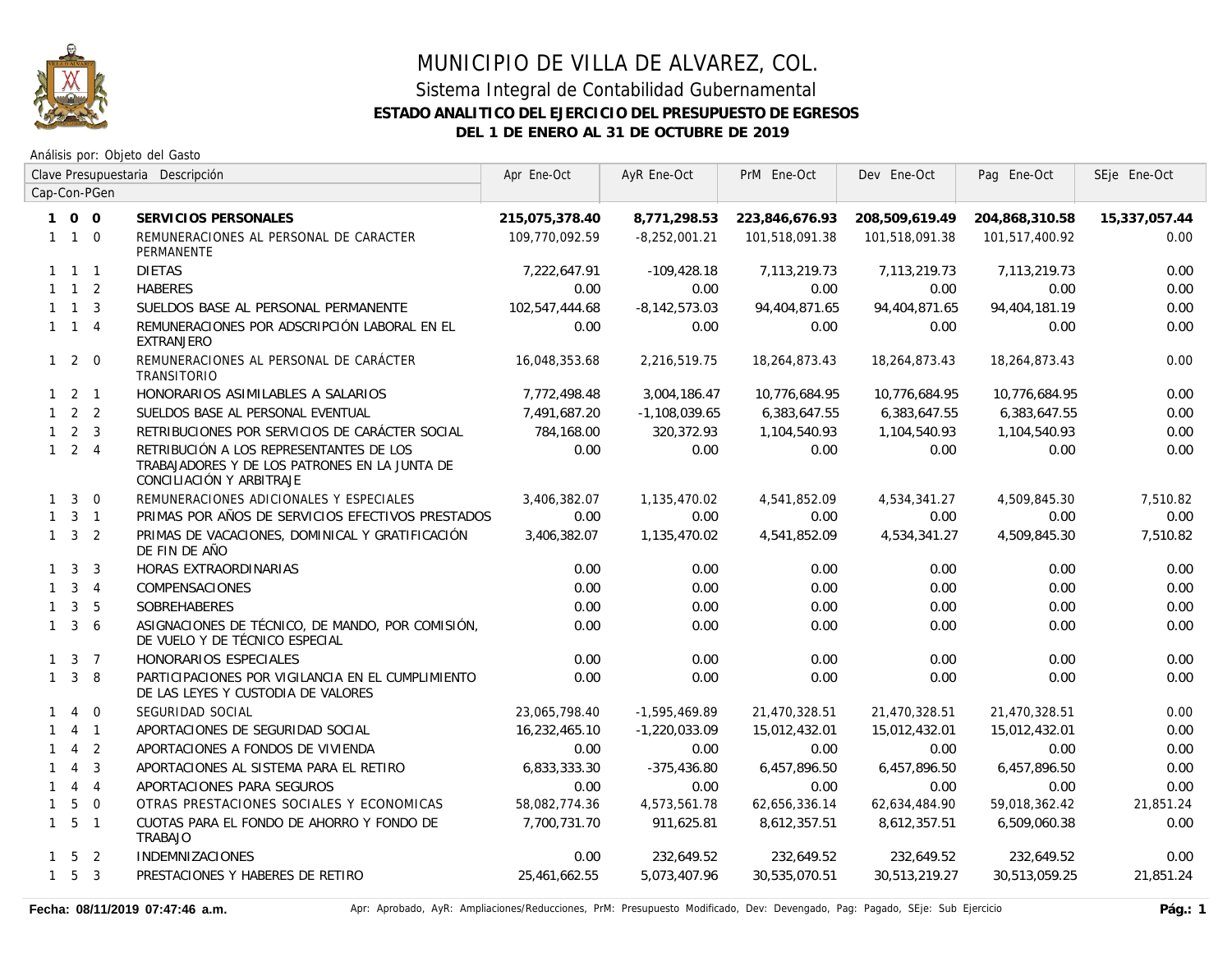

### Sistema Integral de Contabilidad Gubernamental **ESTADO ANALITICO DEL EJERCICIO DEL PRESUPUESTO DE EGRESOS DEL 1 DE ENERO AL 31 DE OCTUBRE DE 2019**

|              |                     |              | Clave Presupuestaria Descripción                                                             | Apr Ene-Oct   | AyR Ene-Oct     | PrM Ene-Oct   | Dev Ene-Oct   | Pag Ene-Oct   | SEje Ene-Oct  |
|--------------|---------------------|--------------|----------------------------------------------------------------------------------------------|---------------|-----------------|---------------|---------------|---------------|---------------|
|              |                     | Cap-Con-PGen |                                                                                              |               |                 |               |               |               |               |
|              | $1 \quad 5 \quad 4$ |              | PRESTACIONES CONTRACTUALES                                                                   | 24,764,380.11 | $-1,624,231.29$ | 23,140,148.82 | 23,140,148.82 | 21,627,483.49 | 0.00          |
|              | $1\quad 5\quad 5$   |              | APOYOS A LA CAPACITACIÓN DE LOS SERVIDORES<br>PÚBLICOS                                       | 0.00          | 0.00            | 0.00          | 0.00          | 0.00          | 0.00          |
|              | 1 5                 | - 9          | OTRAS PRESTACIONES SOCIALES Y ECONÓMICAS                                                     | 156,000.00    | $-19,890.22$    | 136,109.78    | 136,109.78    | 136,109.78    | 0.00          |
| $\mathbf{1}$ |                     | 6 0          | <b>PREVISIONES</b>                                                                           | 4,614,477.30  | 10,693,218.08   | 15,307,695.38 | 0.00          | 0.00          | 15,307,695.38 |
|              | $1\quad 6\quad 1$   |              | PREVISIONES DE CARÁCTER LABORAL, ECONÓMICA Y DE<br>SEGURIDAD SOCIAL                          | 4,614,477.30  | 10,693,218.08   | 15,307,695.38 | 0.00          | 0.00          | 15,307,695.38 |
|              | $1 \quad 7 \quad 0$ |              | PAGO DE ESTIMULOS A SERVIDORES PUBLICOS                                                      | 87,500.00     | 0.00            | 87,500.00     | 87,500.00     | 87,500.00     | 0.00          |
|              | $1 \quad 7 \quad 1$ |              | <b>ESTÍMULOS</b>                                                                             | 87,500.00     | 0.00            | 87,500.00     | 87,500.00     | 87,500.00     | 0.00          |
|              | $1 \quad 7 \quad 2$ |              | <b>RECOMPENSAS</b>                                                                           | 0.00          | 0.00            | 0.00          | 0.00          | 0.00          | 0.00          |
| 2            |                     | $0\quad 0$   | MATERIALES Y SUMINISTROS                                                                     | 10,213,088.93 | 6,817,529.87    | 17,030,618.80 | 13,731,643.19 | 13,694,583.76 | 3,298,975.61  |
|              | $2 \quad 1 \quad 0$ |              | MATERIALES DE ADMINISTRACION, EMISION DE<br>DOCUMENTOS Y ARTICULOS OFICIALES                 | 834,266.03    | $-73,562.05$    | 760,703.98    | 604,848.32    | 604,848.32    | 155,855.66    |
|              | $2 \quad 1 \quad 1$ |              | MATERIALES, ÚTILES Y EQUIPOS MENORES DE OFICINA                                              | 246,769.70    | 43,890.49       | 290,660.19    | 272,502.02    | 272,502.02    | 18,158.17     |
|              | $2 \quad 1 \quad 2$ |              | MATERIALES Y ÚTILES DE IMPRESIÓN Y REPRODUCCIÓN                                              | 3,292.95      | 9,924.00        | 13,216.95     | 7,424.00      | 7,424.00      | 5,792.95      |
|              | $2 \quad 1 \quad 3$ |              | MATERIAL ESTADÍSTICO Y GEOGRÁFICO                                                            | 0.00          | 0.00            | 0.00          | 0.00          | 0.00          | 0.00          |
|              | $2 \quad 1 \quad 4$ |              | MATERIALES, ÚTILES Y EQUIPOS MENORES DE<br>TECNOLOGÍAS DE LA INFORMACIÓN Y COMUNICACIONES    | 100.526.23    | 4.201.56        | 104,727.79    | 69,307.64     | 69,307.64     | 35,420.15     |
|              | $2 \quad 1 \quad 5$ |              | MATERIAL IMPRESO E INFORMACIÓN DIGITAL                                                       | 420,882.15    | $-144, 137.14$  | 276,745.01    | 180,618.58    | 180,618.58    | 96,126.43     |
|              | $2 \t1 \t6$         |              | MATERIAL DE LIMPIEZA                                                                         | 62,795.00     | 12,559.04       | 75,354.04     | 74,996.08     | 74,996.08     | 357.96        |
|              | $2 \t1 \t7$         |              | MATERIALES Y ÚTILES DE ENSEÑANZA                                                             | 0.00          | 0.00            | 0.00          | 0.00          | 0.00          | 0.00          |
|              | $2 \quad 1 \quad 8$ |              | MATERIALES PARA EL REGISTRO E IDENTIFICACIÓN DE<br><b>BIENES Y PERSONAS</b>                  | 0.00          | 0.00            | 0.00          | 0.00          | 0.00          | 0.00          |
|              | $2\quad 2\quad 0$   |              | ALIMENTOS Y UTENSILIOS                                                                       | 251.944.99    | $-110, 144.03$  | 141,800.96    | 133,782.97    | 133,782.97    | 8,017.99      |
|              | $2 \quad 2 \quad 1$ |              | PRODUCTOS ALIMENTICIOS PARA PERSONAS                                                         | 244,387.00    | $-110.144.03$   | 134,242.97    | 133,782.97    | 133,782.97    | 460.00        |
|              | $2 \quad 2 \quad 2$ |              | PRODUCTOS ALIMENTICIOS PARA ANIMALES                                                         | 7.557.99      | 0.00            | 7,557.99      | 0.00          | 0.00          | 7,557.99      |
|              | $2 \quad 2 \quad 3$ |              | UTENSILIOS PARA EL SERVICIO DE ALIMENTACIÓN                                                  | 0.00          | 0.00            | 0.00          | 0.00          | 0.00          | 0.00          |
|              | $2 \quad 3 \quad 0$ |              | MATERIAS PRIMAS Y MATERIALES DE PRODUCCION Y<br>COMERCIALIZACION                             | 333,333.30    | $-319,199.46$   | 14,133.84     | 14,133.84     | 14,133.84     | 0.00          |
|              | $2 \quad 3 \quad 1$ |              | PRODUCTOS ALIMENTICIOS, AGROPECUARIOS Y<br>FORESTALES ADQUIRIDOS COMO MATERIA PRIMA          | 333,333.30    | $-319,199.46$   | 14,133.84     | 14,133.84     | 14,133.84     | 0.00          |
|              | $2 \quad 3 \quad 2$ |              | INSUMOS TEXTILES ADQUIRIDOS COMO MATERIA PRIMA                                               | 0.00          | 0.00            | 0.00          | 0.00          | 0.00          | 0.00          |
|              | $2 \quad 3 \quad 3$ |              | PRODUCTOS DE PAPEL, CARTÓN E IMPRESOS<br>ADQUIRIDOS COMO MATERIA PRIMA                       | 0.00          | 0.00            | 0.00          | 0.00          | 0.00          | 0.00          |
|              | $2 \quad 3 \quad 4$ |              | COMBUSTIBLES, LUBRICANTES, ADITIVOS, CARBÓN Y SUS<br>DERIVADOS ADQUIRIDOS COMO MATERIA PRIMA | 0.00          | 0.00            | 0.00          | 0.00          | 0.00          | 0.00          |
|              | $2 \quad 3 \quad 5$ |              | PRODUCTOS QUÍMICOS, FARMACÉUTICOS Y DE<br>LABORATORIO ADQUIRIDOS COMO MATERIA PRIMA          | 0.00          | 0.00            | 0.00          | 0.00          | 0.00          | 0.00          |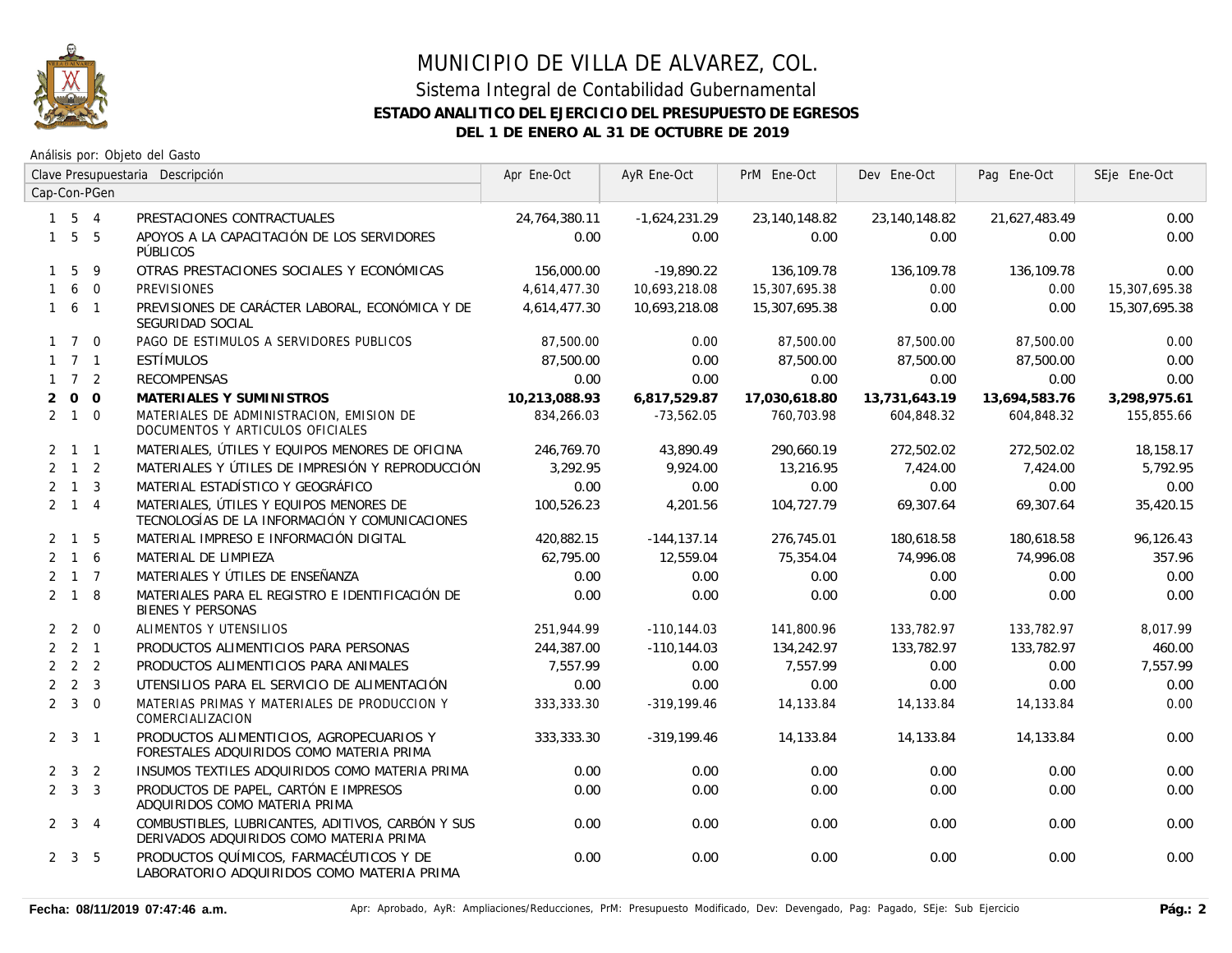

Análisis por: Objeto del Gasto

|                | Clave Presupuestaria Descripción |                          |                                                                                         | Apr Ene-Oct  | AyR Ene-Oct   | PrM Ene-Oct  | Dev Ene-Oct  | Pag Ene-Oct  | SEje Ene-Oct |
|----------------|----------------------------------|--------------------------|-----------------------------------------------------------------------------------------|--------------|---------------|--------------|--------------|--------------|--------------|
|                |                                  | Cap-Con-PGen             |                                                                                         |              |               |              |              |              |              |
|                | $2 \quad 3 \quad 6$              |                          | PRODUCTOS METÁLICOS Y A BASE DE MINERALES NO<br>METÁLICOS ADQUIRIDOS COMO MATERIA PRIMA | 0.00         | 0.00          | 0.00         | 0.00         | 0.00         | 0.00         |
|                | $2 \quad 3 \quad 7$              |                          | PRODUCTOS DE CUERO, PIEL, PLÁSTICO Y HULE<br>ADQUIRIDOS COMO MATERIA PRIMA              | 0.00         | 0.00          | 0.00         | 0.00         | 0.00         | 0.00         |
| $\mathbf{2}$   | $\mathbf{3}$                     | 8                        | MERCANCÍAS ADQUIRIDAS PARA SU COMERCIALIZACIÓN                                          | 0.00         | 0.00          | 0.00         | 0.00         | 0.00         | 0.00         |
| $\overline{2}$ |                                  | $3 \quad 9$              | OTROS PRODUCTOS ADQUIRIDOS COMO MATERIA PRIMA                                           | 0.00         | 0.00          | 0.00         | 0.00         | 0.00         | 0.00         |
|                | $2 \quad 4$                      | $\overline{0}$           | MATERIALES Y ARTICULOS DE CONSTRUCCION Y DE<br><b>REPARACION</b>                        | 1,828,701.40 | $-251,879.20$ | 1,576,822.20 | 1,334,365.30 | 1,317,394.69 | 242,456.90   |
|                | 2 4 1                            |                          | PRODUCTOS MINERALES NO METÁLICOS                                                        | 730,428.80   | -595,388.32   | 135,040.48   | 99,690.52    | 99,690.52    | 35,349.96    |
| $\overline{2}$ | $\overline{4}$                   | $\overline{2}$           | CEMENTO Y PRODUCTOS DE CONCRETO                                                         | 163,819.91   | 0.00          | 163,819.91   | 74,186.75    | 74,186.75    | 89,633.16    |
| $\overline{2}$ | $\overline{4}$                   | $\overline{3}$           | CAL, YESO Y PRODUCTOS DE YESO                                                           | 33,430.94    | 30,008.33     | 63,439.27    | 34,380.27    | 34,380.27    | 29,059.00    |
| $\overline{2}$ | $\overline{4}$                   | $\overline{4}$           | MADERA Y PRODUCTOS DE MADERA                                                            | 10,832.21    | 1,337.87      | 12,170.08    | 8,879.61     | 8,879.61     | 3,290.47     |
| $\overline{2}$ | $\overline{4}$                   | 5                        | VIDRIO Y PRODUCTOS DE VIDRIO                                                            | 4.253.21     | 0.00          | 4,253.21     | 0.00         | 0.00         | 4,253.21     |
| $\overline{2}$ | $\overline{4}$                   | 6                        | MATERIAL ELÉCTRICO Y ELECTRÓNICO                                                        | 483,418.20   | 338,778.11    | 822,196.31   | 769,292.30   | 763,449.62   | 52,904.01    |
| $\overline{2}$ | $\overline{4}$                   | $\overline{7}$           | ARTÍCULOS METÁLICOS PARA LA CONSTRUCCIÓN                                                | 129,166.60   | $-50,024.07$  | 79,142.53    | 60,920.84    | 60,920.84    | 18,221.69    |
| $\overline{2}$ | $\overline{4}$                   | -8                       | MATERIALES COMPLEMENTARIOS                                                              | 0.00         | 0.00          | 0.00         | 0.00         | 0.00         | 0.00         |
| $\overline{2}$ | $\overline{4}$                   | 9                        | OTROS MATERIALES Y ARTÍCULOS DE CONSTRUCCIÓN Y<br>REPARACIÓN                            | 273,351.53   | 23,408.88     | 296,760.41   | 287,015.01   | 275,887.08   | 9,745.40     |
|                | 2 <sub>5</sub>                   | $\overline{0}$           | PRODUCTOS QUIMICOS, FARMACEUTICOS Y DE<br>LABORATORIO                                   | 21,953.40    | 0.00          | 21,953.40    | 7,785.56     | 7,785.56     | 14,167.84    |
| 2              | 5 1                              |                          | PRODUCTOS QUÍMICOS BÁSICOS                                                              | 0.00         | 0.00          | 0.00         | 0.00         | 0.00         | 0.00         |
| $\overline{2}$ | $5\overline{)}$                  | $\overline{2}$           | FERTILIZANTES, PESTICIDAS Y OTROS AGROQUÍMICOS                                          | 9,545.00     | 0.00          | 9,545.00     | 2,940.00     | 2,940.00     | 6,605.00     |
| $\overline{2}$ | 5                                | $\overline{3}$           | MEDICINAS Y PRODUCTOS FARMACÉUTICOS                                                     | 1,050.00     | 0.00          | 1,050.00     | 0.00         | 0.00         | 1,050.00     |
| $\overline{2}$ | $5\overline{)}$                  | $\overline{4}$           | MATERIALES, ACCESORIOS Y SUMINISTROS MÉDICOS                                            | 5,000.00     | 0.00          | 5,000.00     | 0.00         | 0.00         | 5,000.00     |
|                | 2 <sub>5</sub>                   | 5                        | MATERIALES, ACCESORIOS Y SUMINISTROS DE<br>LABORATORIO                                  | 0.00         | 0.00          | 0.00         | 0.00         | 0.00         | 0.00         |
| $\mathbf{2}$   | 5                                | 6                        | FIBRAS SINTÉTICAS, HULES, PLÁSTICOS Y DERIVADOS                                         | 6,358.40     | 0.00          | 6,358.40     | 4,845.56     | 4,845.56     | 1,512.84     |
| $\overline{2}$ | 5                                | 9                        | OTROS PRODUCTOS QUÍMICOS                                                                | 0.00         | 0.00          | 0.00         | 0.00         | 0.00         | 0.00         |
| $\overline{2}$ | 6                                | $\Omega$                 | COMBUSTIBLES, LUBRICANTES Y ADITIVOS                                                    | 5,668,495.60 | 2,474,176.42  | 8,142,672.02 | 8,007,279.52 | 8,006,220.01 | 135,392.50   |
| $\overline{2}$ | 6                                | $\overline{1}$           | COMBUSTIBLES, LUBRICANTES Y ADITIVOS                                                    | 5,668,495.60 | 2,474,176.42  | 8,142,672.02 | 8,007,279.52 | 8,006,220.01 | 135,392.50   |
| $\overline{2}$ | 6                                | $\overline{\phantom{0}}$ | CARBÓN Y SUS DERIVADOS                                                                  | 0.00         | 0.00          | 0.00         | 0.00         | 0.00         | 0.00         |
|                | $2 \quad 7 \quad 0$              |                          | VESTUARIO, BLANCOS, PRENDAS DE PROTECCION Y<br>ARTICULOS DEPORTIVOS                     | 468.017.88   | 4,490,870.17  | 4,958,888.05 | 2,398,051.64 | 2,398,051.64 | 2,560,836.41 |
|                | $2 \quad 7 \quad 1$              |                          | VESTUARIO Y UNIFORMES                                                                   | 444,282.46   | 4,463,041.63  | 4,907,324.09 | 2,377,078.96 | 2,377,078.96 | 2,530,245.13 |
|                | $2 \quad 7 \quad 2$              |                          | PRENDAS DE SEGURIDAD Y PROTECCIÓN PERSONAL                                              | 13,021.69    | 27,828.54     | 40,850.23    | 11,720.66    | 11,720.66    | 29,129.57    |
|                | $2 \quad 7 \quad 3$              |                          | ARTÍCULOS DEPORTIVOS                                                                    | 10,713.73    | 0.00          | 10,713.73    | 9,252.02     | 9,252.02     | 1,461.71     |
|                | $2 \quad 7 \quad 4$              |                          | PRODUCTOS TEXTILES                                                                      | 0.00         | 0.00          | 0.00         | 0.00         | 0.00         | 0.00         |
|                | $2 \quad 7 \quad 5$              |                          | BLANCOS Y OTROS PRODUCTOS TEXTILES, EXCEPTO                                             | 0.00         | 0.00          | 0.00         | 0.00         | 0.00         | 0.00         |

Fecha: 08/11/2019 07:47:46 a.m. <br>
Pág.: 3<br />
Apr: Aprobado, AyR: Ampliaciones/Reducciones, PrM: Presupuesto Modificado, Dev: Devengado, Pag: Pagado, SEje: Sub Ejercicio **Pág.: 3**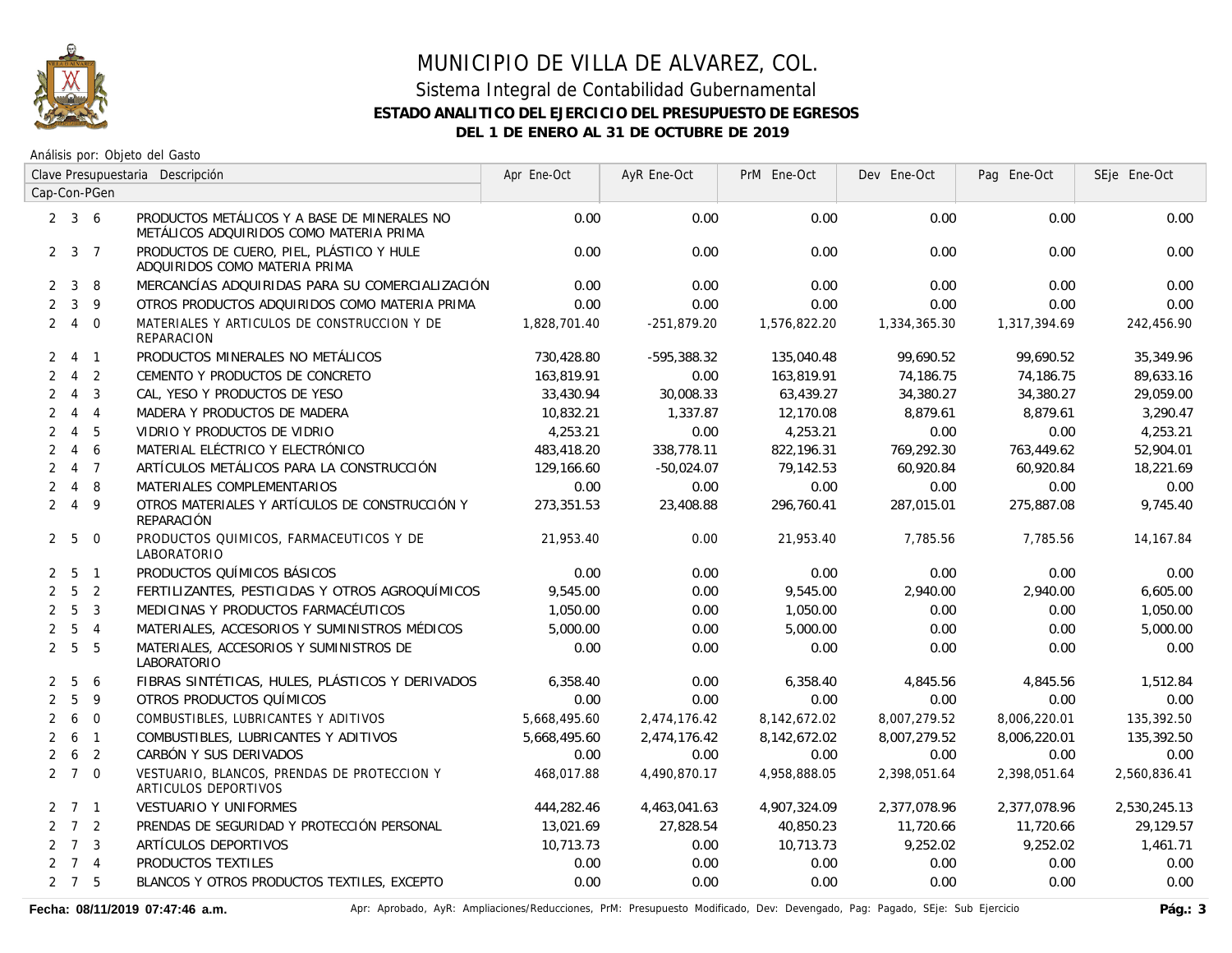

|                | Clave Presupuestaria Descripción |                | Apr Ene-Oct                                                                                               | AyR Ene-Oct   | PrM Ene-Oct   | Dev Ene-Oct   | Pag Ene-Oct     | SEje Ene-Oct  |              |
|----------------|----------------------------------|----------------|-----------------------------------------------------------------------------------------------------------|---------------|---------------|---------------|-----------------|---------------|--------------|
|                |                                  | Cap-Con-PGen   |                                                                                                           |               |               |               |                 |               |              |
|                |                                  |                | PRENDAS DE VESTIR                                                                                         |               |               |               |                 |               |              |
| $\overline{2}$ | 8 0                              |                | MATERIALES Y SUMINISTROS PARA SEGURIDAD                                                                   | 0.00          | 0.00          | 0.00          | 0.00            | 0.00          | 0.00         |
| 2              | 8 1                              |                | SUSTANCIAS Y MATERIALES EXPLOSIVOS                                                                        | 0.00          | 0.00          | 0.00          | 0.00            | 0.00          | 0.00         |
| 2              | 8                                | 2              | MATERIALES DE SEGURIDAD PÚBLICA                                                                           | 0.00          | 0.00          | 0.00          | 0.00            | 0.00          | 0.00         |
|                | 283                              |                | PRENDAS DE PROTECCIÓN PARA SEGURIDAD PÚBLICA Y<br><b>NACIONAL</b>                                         | 0.00          | 0.00          | 0.00          | 0.00            | 0.00          | 0.00         |
|                | $2 \overline{9}$                 | $\overline{0}$ | HERRAMIENTAS, REFACCIONES Y ACCESORIOS MENORES                                                            | 806,376.33    | 607,268.02    | 1,413,644.35  | 1,231,396.04    | 1,212,366.73  | 182,248.31   |
|                | 291                              |                | <b>HERRAMIENTAS MENORES</b>                                                                               | 112,192.29    | 97.660.47     | 209,852.76    | 165,600.92      | 162,858.50    | 44,251.84    |
|                | 292                              |                | REFACCIONES Y ACCESORIOS MENORES DE EDIFICIOS                                                             | 25,664.57     | $-18,432.17$  | 7,232.40      | 7,232.32        | 7,232.32      | 0.08         |
|                | $2 \t9 \t3$                      |                | REFACCIONES Y ACCESORIOS MENORES DE MOBILIARIO<br>Y EQUIPO DE ADMINISTRACIÓN, EDUCACIONAL Y<br>RECREATIVO | 0.00          | 0.00          | 0.00          | 0.00            | 0.00          | 0.00         |
|                | $2 \t 9 \t 4$                    |                | REFACCIONES Y ACCESORIOS MENORES DE EQUIPO DE<br>CÓMPUTO Y TECNOLOGÍAS DE LA INFORMACIÓN                  | 0.00          | 0.00          | 0.00          | 0.00            | 0.00          | 0.00         |
|                | 295                              |                | REFACCIONES Y ACCESORIOS MENORES DE EQUIPO E<br>INSTRUMENTAL MÉDICO Y DE LABORATORIO                      | 0.00          | 0.00          | 0.00          | 0.00            | 0.00          | 0.00         |
|                | 296                              |                | REFACCIONES Y ACCESORIOS MENORES DE EQUIPO DE<br>TRANSPORTE                                               | 500,000.00    | 519,281.45    | 1,019,281.45  | 1,009,082.11    | 1,001,205.22  | 10.199.34    |
|                | 2 9 7                            |                | REFACCIONES Y ACCESORIOS MENORES DE EQUIPO DE<br>DEFENSA Y SEGURIDAD                                      | 137,350.76    | 6,067.73      | 143,418.49    | 25,648.53       | 17,238.53     | 117,769.96   |
|                | 298                              |                | REFACCIONES Y ACCESORIOS MENORES DE MAQUINARIA<br>Y OTROS EQUIPOS                                         | 23.230.65     | 677.75        | 23,908.40     | 19,528.37       | 19,528.37     | 4,380.03     |
|                | 299                              |                | REFACCIONES Y ACCESORIOS MENORES OTROS BIENES<br><b>MUEBLES</b>                                           | 7,938.06      | 2,012.79      | 9,950.85      | 4,303.79        | 4,303.79      | 5,647.06     |
| 3              |                                  | 0 <sub>0</sub> | SERVICIOS GENERALES                                                                                       | 44,969,458.60 | 13,313,683.43 | 58,283,142.03 | 51,523,607.48   | 45,553,703.98 | 6,759,534.55 |
| 3              | $1\quad 0$                       |                | SERVICIOS BÁSICOS                                                                                         | 19,965,818.30 | 4,417,382.96  | 24,383,201.26 | 23, 105, 538.43 | 23,058,077.43 | 1,277,662.83 |
| 3              | $1 \quad 1$                      |                | ENERGÍA ELÉCTRICA                                                                                         | 19,479,419.10 | 4,420,917.78  | 23,900,336.88 | 22,678,116.08   | 22,630,655.08 | 1,222,220.80 |
| 3              | $1\quad 2$                       |                | GAS                                                                                                       | 0.00          | 0.00          | 0.00          | 0.00            | 0.00          | 0.00         |
| 3              | $\overline{1}$                   | $\overline{3}$ | <b>AGUA</b>                                                                                               | 16,666.60     | 3,333.40      | 20,000.00     | 19,926.90       | 19,926.90     | 73.10        |
| 3              | $1 \quad 4$                      |                | TELEFONÍA TRADICIONAL                                                                                     | 120,833.30    | 114,166.70    | 235,000.00    | 207.253.79      | 207.253.79    | 27,746.21    |
| 3              | $\overline{1}$                   | -5             | TELEFONÍA CELULAR                                                                                         | 0.00          | 0.00          | 0.00          | 0.00            | 0.00          | 0.00         |
| 3              | $1\quad6$                        |                | SERVICIOS DE TELECOMUNICACIONES Y SATELITES.                                                              | 0.00          | 0.00          | 0.00          | 0.00            | 0.00          | 0.00         |
|                | $3 \quad 1 \quad 7$              |                | SERVICIOS DE ACCESO DE INTERNET, REDES Y<br>PROCESAMIENTO DE INFORMACION                                  | 333,333.30    | -118,918.92   | 214,414.38    | 188,686.22      | 188,686.22    | 25,728.16    |
| 3              | $1 \quad 8$                      |                | SERVICIOS POSTALES Y TELEGRAFICOS                                                                         | 5,566.00      | 7,884.00      | 13,450.00     | 11,555.44       | 11,555.44     | 1,894.56     |
| 3              | $1 \quad 9$                      |                | SERVICIOS INTEGRALES Y OTROS SERVICIOS                                                                    | 10,000.00     | $-10,000.00$  | 0.00          | 0.00            | 0.00          | 0.00         |
| 3              |                                  | $2 \quad 0$    | SERVICIOS DE ARRENDAMIENTO                                                                                | 10,403,333.20 | $-143,761.42$ | 10,259,571.78 | 10,237,252.93   | 7,953,186.82  | 22,318.85    |
|                | $3 \quad 2 \quad 1$              |                | ARRENDAMIENTO DE TERRENOS                                                                                 | 0.00          | 0.00          | 0.00          | 0.00            | 0.00          | 0.00         |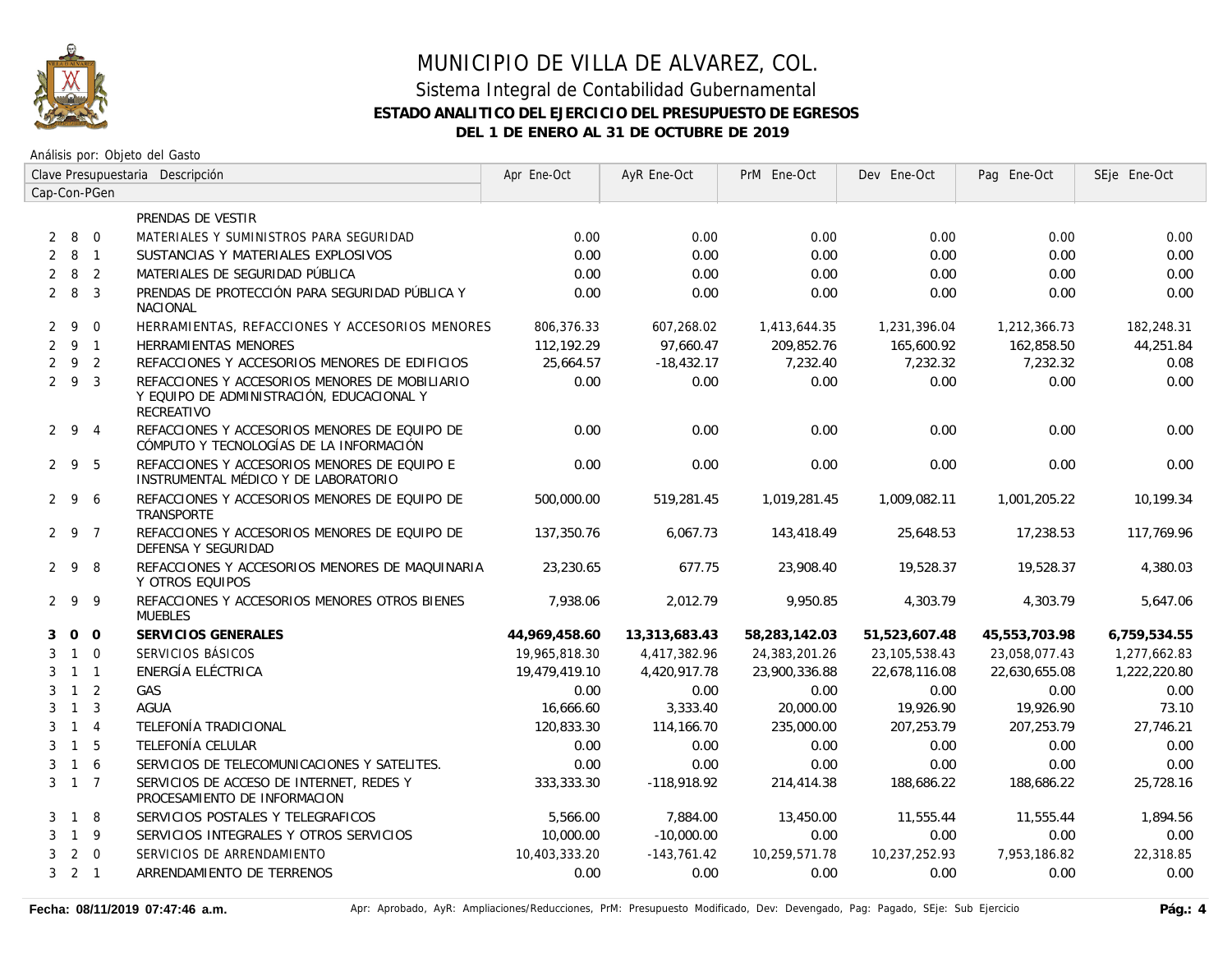

### Sistema Integral de Contabilidad Gubernamental **ESTADO ANALITICO DEL EJERCICIO DEL PRESUPUESTO DE EGRESOS DEL 1 DE ENERO AL 31 DE OCTUBRE DE 2019**

Análisis por: Objeto del Gasto

|   |                     |                | Clave Presupuestaria Descripción                                                                           | Apr Ene-Oct   | AyR Ene-Oct   | PrM Ene-Oct  | Dev Ene-Oct  | Pag Ene-Oct  | SEje Ene-Oct |
|---|---------------------|----------------|------------------------------------------------------------------------------------------------------------|---------------|---------------|--------------|--------------|--------------|--------------|
|   |                     | Cap-Con-PGen   |                                                                                                            |               |               |              |              |              |              |
|   | $3 \quad 2 \quad 2$ |                | ARRENDAMIENTO DE EDIFICIOS                                                                                 | 201,666.60    | 40,333.40     | 242,000.00   | 237,865.77   | 237,865.77   | 4,134.23     |
| 3 | 2 <sup>3</sup>      |                | ARRENDAMIENTO DE MOBILIARIO Y EQUIPO DE<br>ADMINISTRACIÓN, EDUCACIONAL Y RECREATIVO                        | 0.00          | 0.00          | 0.00         | 0.00         | 0.00         | 0.00         |
| 3 |                     | $2 \quad 4$    | ARRENDAMIENTO DE EQUIPO E INSTRUMENTAL MÉDICO Y<br>DE LABORATORIO                                          | 0.00          | 0.00          | 0.00         | 0.00         | 0.00         | 0.00         |
| 3 | 2                   | 5              | ARRENDAMIENTO DE EQUIPO DE TRANSPORTE                                                                      | 10,135,000.00 | $-144,094.82$ | 9,990,905.18 | 9,985,059.13 | 7,702,593.02 | 5,846.05     |
| 3 | $2\overline{6}$     |                | ARRENDAMIENTO DE MAQUINARIA, OTROS EQUIPOS Y<br><b>HERRAMIENTAS</b>                                        | 0.00          | 0.00          | 0.00         | 0.00         | 0.00         | 0.00         |
| 3 | 2 7                 |                | ARRENDAMIENTO DE ACTIVOS INTANGIBLES                                                                       | 0.00          | 0.00          | 0.00         | 0.00         | 0.00         | 0.00         |
| 3 |                     | $2 \quad 8$    | ARRENDAMIENTO FINANCIERO                                                                                   | 0.00          | 0.00          | 0.00         | 0.00         | 0.00         | 0.00         |
| 3 | $2 \quad 9$         |                | OTROS ARRENDAMIENTOS                                                                                       | 66,666.60     | $-40,000.00$  | 26,666.60    | 14,328.03    | 12,728.03    | 12,338.57    |
| 3 |                     | $3 \quad 0$    | SERVICIOS PROFESIONALES, CIENTIFICOS, TECNICOS Y<br>OTROS SERVICIOS                                        | 2,109,357.30  | 3,941,594.58  | 6,050,951.88 | 2,966,084.70 | 2,691,363.85 | 3,084,867.18 |
| 3 | $\mathbf{3}$        | $\overline{1}$ | SERVICIOS LEGALES, DE CONTABILIDAD, AUDITORÍA Y<br><b>RELACIONADOS</b>                                     | 733,333,30    | -209,120.85   | 524,212.45   | 364,208.25   | 274.209.65   | 160,004.20   |
|   | $3 \quad 3 \quad 2$ |                | SERVICIOS DE DISEÑO, ARQUITECTURA, INGENIERÍA Y<br>ACTIVIDADES RELACIONADAS                                | 0.00          | 0.00          | 0.00         | 0.00         | 0.00         | 0.00         |
|   | $3 \quad 3 \quad 3$ |                | SERVICIOS DE CONSULTORÍA ADMINISTRATIVA,<br>PROCESOS, TÉCNICA Y EN TECNOLOGÍAS DE LA<br><b>INFORMACIÓN</b> | 665.994.00    | 1.883.000.00  | 2,548,994.00 | 710,152.00   | 565,152.00   | 1,838,842.00 |
| 3 |                     | $3 \quad 4$    | SERVICIOS DE CAPACITACIÓN                                                                                  | 20,000.00     | 450,500.00    | 470,500.00   | 400,000.00   | 400,000.00   | 70,500.00    |
| 3 | 3 <sub>5</sub>      |                | SERVICIOS DE INVESTIGACIÓN CIENTÍFICA Y<br><b>DESARROLLO</b>                                               | 0.00          | 0.00          | 0.00         | 0.00         | 0.00         | 0.00         |
| 3 | $\mathbf{3}$        | 6              | SERVICIOS DE APOYO ADMINISTRATIVO, TRADUCCIÓN,<br>FOTOCOPIADO E IMPRESIÓN                                  | 690,030.00    | $-38,284.57$  | 651,745.43   | 580,668.85   | 580,668.85   | 71,076.58    |
| 3 |                     | 3 <sub>7</sub> | SERVICIOS DE PROTECCIÓN Y SEGURIDAD                                                                        | 0.00          | 0.00          | 0.00         | 0.00         | 0.00         | 0.00         |
| 3 | 3                   | 8              | SERVICIOS DE VIGILANCIA                                                                                    | 0.00          | 0.00          | 0.00         | 0.00         | 0.00         | 0.00         |
| 3 | 3                   | 9              | SERVICIOS PROFESIONALES, CIENTÍFICOS Y TÉCNICOS<br><b>INTEGRALES</b>                                       | 0.00          | 1,855,500.00  | 1,855,500.00 | 911,055.60   | 871,333.35   | 944,444.40   |
| 3 | $\overline{4}$      | $\overline{0}$ | SERVICIOS FINANCIEROS, BANCARIOS Y COMERCIALES                                                             | 1,208,333.20  | 66,419.14     | 1,274,752.34 | 1,089,834.27 | 1,089,834.27 | 184,918.07   |
| 3 |                     | $4 \quad 1$    | SERVICIOS FINANCIEROS Y BANCARIOS                                                                          | 291,666.60    | 66,419.14     | 358,085.74   | 353,585.74   | 353,585.74   | 4,500.00     |
| 3 | $\overline{4}$      | $\overline{2}$ | SERVICIOS DE COBRANZA, INVESTIGACIÓN CREDITICIA Y<br><b>SIMILAR</b>                                        | 916,666.60    | 0.00          | 916,666.60   | 736,248.53   | 736,248.53   | 180,418.07   |
| 3 |                     | 4 3            | SERVICIOS DE RECAUDACIÓN, TRASLADO Y CUSTODIA DE<br><b>VALORES</b>                                         | 0.00          | 0.00          | 0.00         | 0.00         | 0.00         | 0.00         |
| 3 |                     | $4\quad 4$     | SEGUROS DE RESPONSABILIDAD PATRIMONIAL Y FIANZAS                                                           | 0.00          | 0.00          | 0.00         | 0.00         | 0.00         | 0.00         |
| 3 | $\overline{4}$      | 5              | SEGURO DE BIENES PATRIMONIALES                                                                             | 0.00          | 0.00          | 0.00         | 0.00         | 0.00         | 0.00         |
| 3 | 4                   | 6              | ALMACENAJE, ENVASE Y EMBALAJE                                                                              | 0.00          | 0.00          | 0.00         | 0.00         | 0.00         | 0.00         |
| 3 | 4 7                 |                | FLETES Y MANIOBRAS                                                                                         | 0.00          | 0.00          | 0.00         | 0.00         | 0.00         | 0.00         |

Fecha: 08/11/2019 07:47:46 a.m. <br>Pág.: 5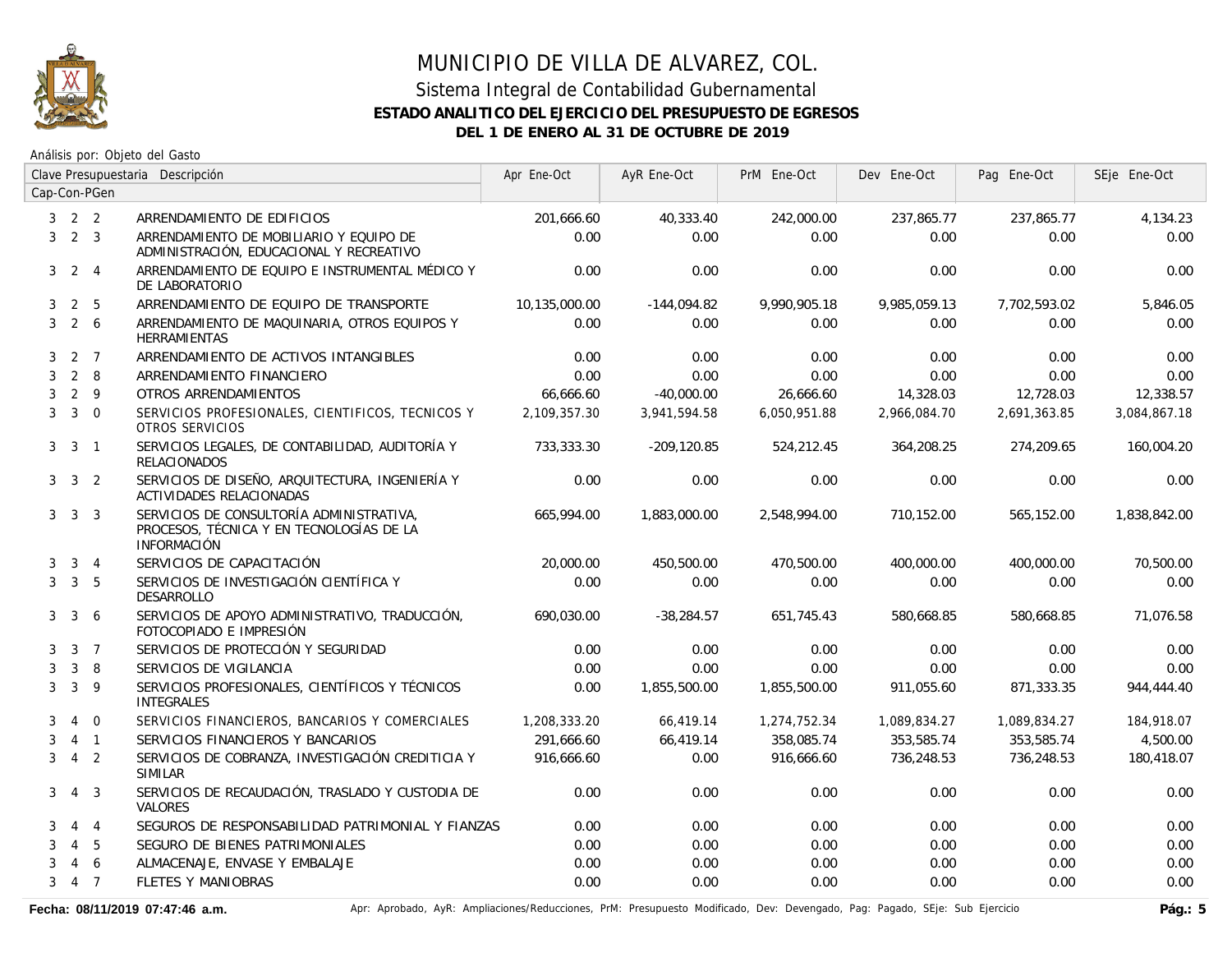

### Sistema Integral de Contabilidad Gubernamental **ESTADO ANALITICO DEL EJERCICIO DEL PRESUPUESTO DE EGRESOS DEL 1 DE ENERO AL 31 DE OCTUBRE DE 2019**

Análisis por: Objeto del Gasto

|   | Clave Presupuestaria Descripción |                | Apr Ene-Oct                                                                                                              | AyR Ene-Oct  | PrM Ene-Oct     | Dev Ene-Oct  | Pag Ene-Oct  | SEje Ene-Oct |              |
|---|----------------------------------|----------------|--------------------------------------------------------------------------------------------------------------------------|--------------|-----------------|--------------|--------------|--------------|--------------|
|   |                                  | Cap-Con-PGen   |                                                                                                                          |              |                 |              |              |              |              |
| 3 | 4 8                              |                | COMISIONES POR VENTAS                                                                                                    | 0.00         | 0.00            | 0.00         | 0.00         | 0.00         | 0.00         |
| 3 | $4\overline{9}$                  |                | SERVICIOS FINANCIEROS, BANCARIOS Y COMERCIALES<br><b>INTEGRALES</b>                                                      | 0.00         | 0.00            | 0.00         | 0.00         | 0.00         | 0.00         |
|   | $3\quad 5\quad 0$                |                | SERVICIOS DE INSTALACION, REPARACION,<br>MANTENIMIENTO Y CONSERVACION                                                    | 4,195,166.60 | $-1,116,546.02$ | 3,078,620.58 | 1,957,614.53 | 1,778,756.40 | 1,121,006.05 |
| 3 | 5 <sub>1</sub>                   |                | CONSERVACIÓN Y MANTENIMIENTO MENOR DE INMUEBLES                                                                          | 39,166.60    | $-11,730.04$    | 27,436.56    | 23,512.80    | 23,512.80    | 3,923.76     |
|   | $3\quad 5\quad 2$                |                | INSTALACIÓN, REPARACIÓN Y MANTENIMIENTO DE<br>MOBILIARIO Y EQUIPO DE ADMINISTRACIÓN,<br>EDUCACIONAL Y RECREATIVO         | 45,000.00    | $-40.000.00$    | 5,000.00     | 4,214.39     | 4,214.39     | 785.61       |
|   | $3\quad 5\quad 3$                |                | INSTALACIÓN, REPARACIÓN Y MANTENIMIENTO DE<br>EQUIPO DE CÓMPUTO Y TECNOLOGÍA DE LA<br><b>INFORMACIÓN</b>                 | 46,000.00    | $-128.00$       | 45,872.00    | 3,248.00     | 3,248.00     | 42,624.00    |
|   | $3\quad 5\quad 4$                |                | INSTALACIÓN, REPARACIÓN Y MANTENIMIENTO DE<br>EQUIPO E INSTRUMENTAL MÉDICO Y DE LABORATORIO                              | 0.00         | 0.00            | 0.00         | 0.00         | 0.00         | 0.00         |
|   | $3\quad 5\quad 5$                |                | REPARACIÓN Y MANTENIMIENTO DE EQUIPO DE<br>TRANSPORTE                                                                    | 310,000.00   | 626.079.02      | 936.079.02   | 509.851.60   | 330.993.47   | 426.227.42   |
|   | $3\quad 5\quad 6$                |                | REPARACIÓN Y MANTENIMIENTO DE EQUIPO DE DEFENSA<br>Y SEGURIDAD                                                           | 0.00         | 0.00            | 0.00         | 0.00         | 0.00         | 0.00         |
|   | $3\quad 5\quad 7$                |                | INSTALACIÓN, REPARACIÓN Y MANTENIMIENTO DE<br>MAQUINARIA, OTROS EQUIPOS Y HERRAMIENTA                                    | 5,000.00     | 132,233.00      | 137,233.00   | 36,726.74    | 36,726.74    | 100,506.26   |
| 3 | 5                                | -8             | SERVICIOS DE LIMPIEZA Y MANEJO DE DESECHOS                                                                               | 3,750,000.00 | $-1,848,000.00$ | 1,902,000.00 | 1,355,061.00 | 1,355,061.00 | 546,939.00   |
| 3 | $5\phantom{.}$                   | 9              | SERVICIOS DE JARDINERÍA Y FUMIGACIÓN                                                                                     | 0.00         | 25,000.00       | 25,000.00    | 25,000.00    | 25,000.00    | 0.00         |
| 3 |                                  | 6 0            | SERVICIOS DE COMUNICACION SOCIAL Y PUBLICIDAD                                                                            | 171,127.70   | 259,145.07      | 430,272.77   | 329.017.93   | 297,017.93   | 101,254.84   |
| 3 | $6-1$                            |                | DIFUSIÓN POR RADIO, TELEVISIÓN Y OTROS MEDIOS DE<br>MENSAJES SOBRE PROGRAMAS Y ACTIVIDADES<br><b>GUBERNAMENTALES</b>     | 151,127.70   | 84,355.07       | 235,482.77   | 136,437.92   | 104,437.92   | 99,044.85    |
| 3 |                                  | 6 <sub>2</sub> | DIFUSIÓN POR RADIO, TELEVISIÓN Y OTROS MEDIOS DE<br>MENSAJES COMERCIALES PARA PROMOVER LA VENTA DE<br>BIENES O SERVICIOS | 0.00         | 0.00            | 0.00         | 0.00         | 0.00         | 0.00         |
| 3 | 6 <sup>3</sup>                   |                | SERVICIOS DE CREATIVIDAD, PREPRODUCCIÓN Y<br>PRODUCCIÓN DE PUBLICIDAD, EXCEPTO INTERNET                                  | 0.00         | 0.00            | 0.00         | 0.00         | 0.00         | 0.00         |
| 3 | 6                                | $\overline{4}$ | SERVICIOS DE REVELADO DE FOTOGRAFÍAS                                                                                     | 0.00         | 0.00            | 0.00         | 0.00         | 0.00         | 0.00         |
| 3 | 6                                | - 5            | SERVICIOS DE LA INDUSTRIA FÍLMICA, DEL SONIDO Y DEL<br>VIDEO                                                             | 0.00         | 0.00            | 0.00         | 0.00         | 0.00         | 0.00         |
| 3 |                                  | 6 6            | SERVICIO DE CREACIÓN Y DIFUSIÓN DE CONTENIDO<br>EXCLUSIVAMENTE A TRAVÉS DE INTERNET                                      | 20,000.00    | 174,790.00      | 194,790.00   | 192,580.01   | 192,580.01   | 2,209.99     |
| 3 | 6                                | 9              | OTROS SERVICIOS DE INFORMACIÓN                                                                                           | 0.00         | 0.00            | 0.00         | 0.00         | 0.00         | 0.00         |
| 3 | 7 0                              |                | SERVICIOS DE TRASLADO Y VIATICOS                                                                                         | 113,856.40   | 51,288.22       | 165,144.62   | 123,671.83   | 123,671.83   | 41,472.79    |
| 3 | 7 1                              |                | PASAJES AÉREOS                                                                                                           | 36,666.60    | 66,499.40       | 103,166.00   | 92,015.00    | 92,015.00    | 11,151.00    |
|   | $3 \quad 7 \quad 2$              |                | PASAJES TERRESTRES                                                                                                       | 6,907.30     | 14,828.22       | 21,735.52    | 10,438.21    | 10,438.21    | 11,297.31    |

Fecha: 08/11/2019 07:47:46 a.m. **Aprical Aprical Agelia**, AyR: Ampliaciones/Reducciones, PrM: Presupuesto Modificado, Dev: Devengado, Pag: Pagado, SEje: Sub Ejercicio **Pág.: 6**<br>Pág.: 6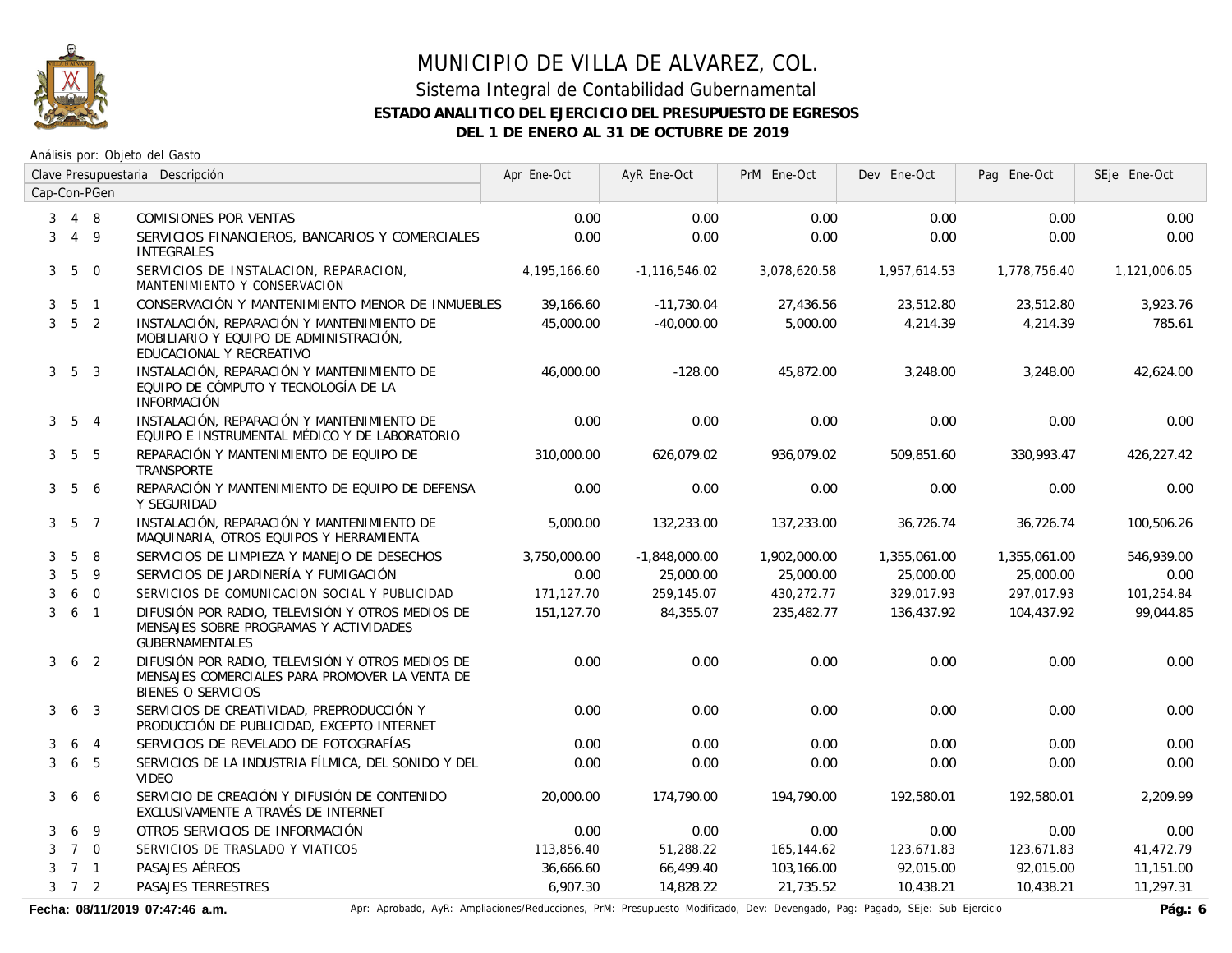

Análisis por: Objeto del Gasto

|                | Clave Presupuestaria Descripción |                |                                                                                                  | Apr Ene-Oct   | AyR Ene-Oct   | PrM Ene-Oct   | Dev Ene-Oct   | Pag Ene-Oct   | SEje Ene-Oct |
|----------------|----------------------------------|----------------|--------------------------------------------------------------------------------------------------|---------------|---------------|---------------|---------------|---------------|--------------|
| Cap-Con-PGen   |                                  |                |                                                                                                  |               |               |               |               |               |              |
|                | $3 \quad 7 \quad 3$              |                | PASAJES MARÍTIMOS, LACUSTRES Y FLUVIALES                                                         | 0.00          | 0.00          | 0.00          | 0.00          | 0.00          | 0.00         |
| 3              |                                  | 7 <sub>4</sub> | AUTOTRANSPORTE                                                                                   | 500.00        | $-300.00$     | 200.00        | 0.00          | 0.00          | 200.00       |
| 3              | $7^{\circ}$                      | 5              | VIÁTICOS EN EL PAÍS                                                                              | 34,782.50     | 2,470.61      | 37,253.11     | 18,439.62     | 18,439.62     | 18,813.49    |
| 3              | $\overline{7}$                   | 6              | VIÁTICOS EN EL EXTRANJERO                                                                        | 0.00          | 0.00          | 0.00          | 0.00          | 0.00          | 0.00         |
| 3              |                                  | 7 <sub>7</sub> | GASTOS DE INSTALACIÓN Y TRASLADO DE MENAJE                                                       | 0.00          | 0.00          | 0.00          | 0.00          | 0.00          | 0.00         |
| 3              | $7\overline{ }$                  | 8              | SERVICIOS INTEGRALES DE TRASLADO Y VIÁTICOS                                                      | 0.00          | 0.00          | 0.00          | 0.00          | 0.00          | 0.00         |
| 3              | $\overline{7}$                   | 9              | OTROS SERVICIOS DE TRASLADO Y HOSPEDAJE                                                          | 35,000.00     | $-32,210.01$  | 2,789.99      | 2,779.00      | 2,779.00      | 10.99        |
| 3              | 8                                | $\mathbf 0$    | SERVICIOS OFICIALES                                                                              | 232,500.00    | $-3,307.79$   | 229,192.21    | 182.232.96    | 177,848.16    | 46.959.25    |
| 3              | 8                                | $\overline{1}$ | <b>GASTOS DE CEREMONIAL</b>                                                                      | 0.00          | 0.00          | 0.00          | 0.00          | 0.00          | 0.00         |
| 3              | 8                                | $\overline{2}$ | GASTOS DE ORDEN SOCIAL Y CULTURAL                                                                | 202,500.00    | 7,692.21      | 210,192.21    | 182,232.96    | 177,848.16    | 27,959.25    |
| 3              | 8                                | 3              | CONGRESOS Y CONVENCIONES                                                                         | 0.00          | 0.00          | 0.00          | 0.00          | 0.00          | 0.00         |
| 3              | 8                                | $\overline{4}$ | <b>EXPOSICIONES</b>                                                                              | 30,000.00     | $-11,000.00$  | 19,000.00     | 0.00          | 0.00          | 19,000.00    |
| 3              | 8                                | 5              | GASTOS DE REPRESENTACIÓN                                                                         | 0.00          | 0.00          | 0.00          | 0.00          | 0.00          | 0.00         |
| 3              | 9                                | $\mathbf{0}$   | OTROS SERVICIOS GENERALES                                                                        | 6,569,965.90  | 5,841,468.69  | 12,411,434.59 | 11,532,359.90 | 8,383,947.29  | 879,074.69   |
| 3              | 9                                | $\mathbf{1}$   | SERVICIOS FUNERARIOS Y DE CEMENTERIOS                                                            | 0.00          | 0.00          | 0.00          | 0.00          | 0.00          | 0.00         |
| 3              | 9                                | 2              | <b>IMPUESTOS Y DERECHOS</b>                                                                      | 183,625.00    | $-21.972.00$  | 161,653.00    | 138,439.00    | 136,411.00    | 23,214.00    |
| 3              | 9                                | $\mathbf{3}$   | IMPUESTOS Y DERECHOS DE IMPORTACIÓN                                                              | 0.00          | 0.00          | 0.00          | 0.00          | 0.00          | 0.00         |
| 3              | 9                                | $\overline{4}$ | SENTENCIAS Y RESOLUCIONES POR AUTORIDAD<br>COMPETENTE                                            | 2,136,340.90  | 5,243,580.64  | 7,379,921.54  | 7,376,687.68  | 7,376,687.68  | 3,233.86     |
| 3              | 9                                | 5              | PENAS, MULTAS, ACCESORIOS Y ACTUALIZACIONES                                                      | 555,000.00    | 514,580.18    | 1,069,580.18  | 835,839.26    | 835,716.93    | 233,740.92   |
| 3              | 9                                | 6              | OTROS GASTOS POR RESPONSABILIDADES                                                               | 20,000.00     | $-10,000.00$  | 10,000.00     | 4,868.75      | 4,868.75      | 5,131.25     |
| 3              | 9                                | $\overline{7}$ | <b>UTILIDADES</b>                                                                                | 0.00          | 0.00          | 0.00          | 0.00          | 0.00          | 0.00         |
| 3              | 9                                | 8              | IMPUESTO SOBRE NOMINAS Y OTROS QUE SE DERIVEN DE<br>UNA RELACION LABORAL                         | 3.500.000.00  | 233,433.86    | 3,733,433.86  | 3,140,592.00  | 0.00          | 592,841.86   |
| 3              | 9                                | 9              | OTROS SERVICIOS GENERALES                                                                        | 175,000.00    | $-118.153.99$ | 56,846.01     | 35,933.21     | 30.262.93     | 20.912.80    |
| $\overline{4}$ | $\circ$                          | $\overline{0}$ | TRANSFERENCIAS, ASIGNACIONES, SUBSIDIOS Y<br>OTRAS AYUDAS                                        | 49,502,496.50 | 2,263,961.82  | 51,766,458.32 | 49,098,412.18 | 48,435,468.50 | 2,668,046.14 |
| 4              | $\overline{1}$                   | $\overline{0}$ | TRANSFERENCIAS INTERNAS Y ASIGNACIONES AL<br>SECTOR PÚBLICO                                      | 16,806,739.10 | 1,343,341.65  | 18,150,080.75 | 18,125,080.75 | 18,125,080.75 | 25,000.00    |
|                |                                  | $1 \quad 1$    | ASIGNACIONES PRESUPUESTARIAS AL PODER EJECUTIVO                                                  | 0.00          | 0.00          | 0.00          | 0.00          | 0.00          | 0.00         |
|                | $\mathbf{1}$                     | 2              | ASIGNACIONES PRESUPUESTARIAS AL PODER<br>LEGISLATIVO                                             | 0.00          | 0.00          | 0.00          | 0.00          | 0.00          | 0.00         |
| 4              | $\overline{1}$                   | 3              | ASIGNACIONES PRESUPUESTARIAS AL PODER JUDICIAL                                                   | 0.00          | 0.00          | 0.00          | 0.00          | 0.00          | 0.00         |
| 4              | $\overline{1}$                   | $\overline{4}$ | ASIGNACIONES PRESUPUESTARIAS A ÓRGANOS<br><b>AUTÓNOMOS</b>                                       | 16,806,739.10 | 1,343,341.65  | 18,150,080.75 | 18,125,080.75 | 18,125,080.75 | 25,000.00    |
| 4              | $\overline{1}$                   | 5              | TRANSFERENCIAS INTERNAS OTORGADAS A ENTIDADES<br>PARAESTATALES NO EMPRESARIALES Y NO FINANCIERAS | 0.00          | 0.00          | 0.00          | 0.00          | 0.00          | 0.00         |
| 4              |                                  | 1 6            | TRANSFERENCIAS INTERNAS OTORGADAS A ENTIDADES                                                    | 0.00          | 0.00          | 0.00          | 0.00          | 0.00          | 0.00         |

Fecha: 08/11/2019 07:47:46 a.m. <br>Pág.: 7 Aprobado, AyR: Ampliaciones/Reducciones, PrM: Presupuesto Modificado, Dev: Devengado, Pag: Pagado, SEje: Sub Ejercicio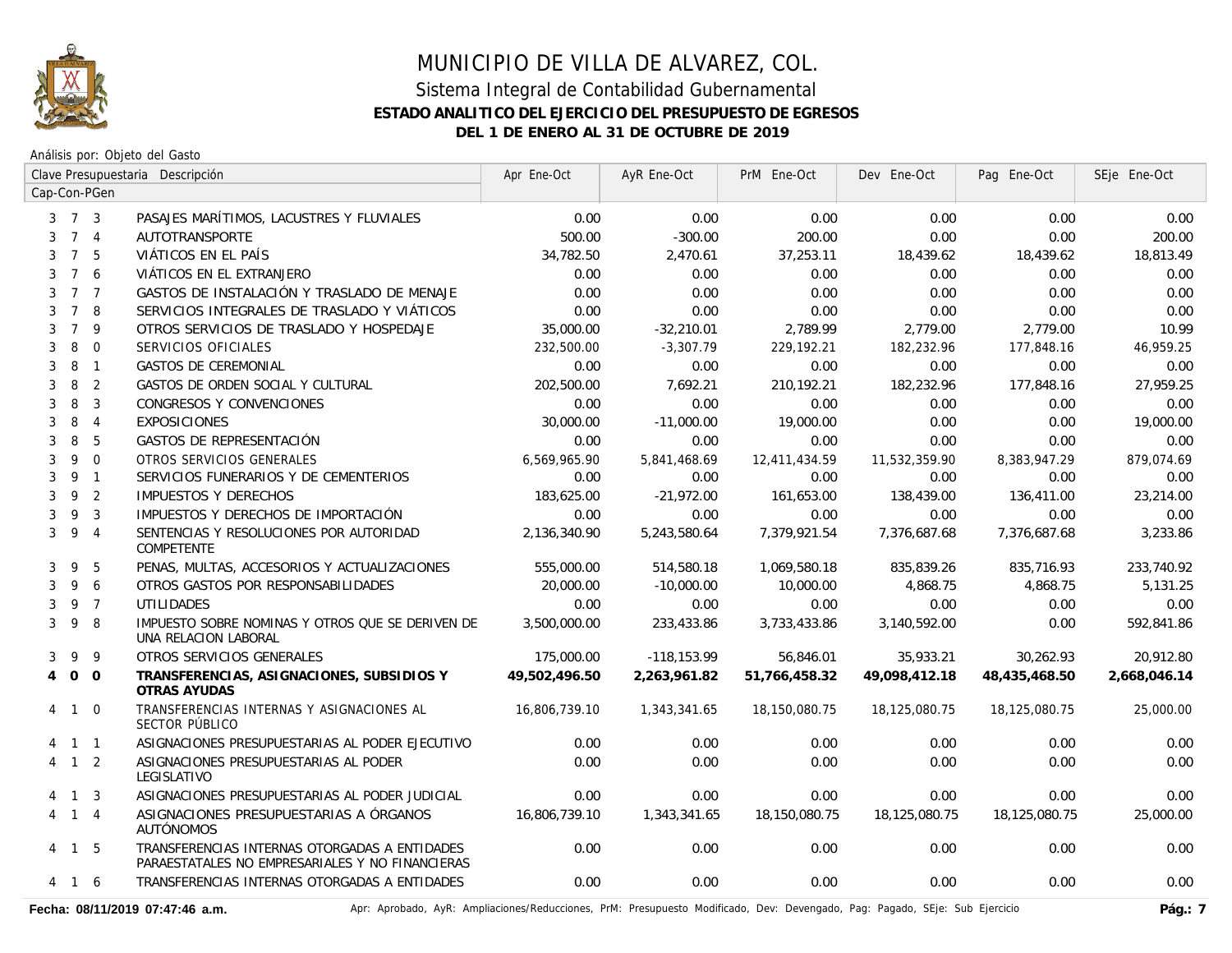

### Sistema Integral de Contabilidad Gubernamental **ESTADO ANALITICO DEL EJERCICIO DEL PRESUPUESTO DE EGRESOS DEL 1 DE ENERO AL 31 DE OCTUBRE DE 2019**

Análisis por: Objeto del Gasto

|   |                   |                | Clave Presupuestaria Descripción                                                                      | Apr Ene-Oct  | AyR Ene-Oct   | PrM Ene-Oct  | Dev Ene-Oct  | Pag Ene-Oct  | SEje Ene-Oct |
|---|-------------------|----------------|-------------------------------------------------------------------------------------------------------|--------------|---------------|--------------|--------------|--------------|--------------|
|   |                   | Cap-Con-PGen   |                                                                                                       |              |               |              |              |              |              |
|   |                   |                | PARAESTATALES EMPRESARIALES Y NO FINANCIERAS                                                          |              |               |              |              |              |              |
|   | 4 1 7             |                | TRANSFERENCIAS INTERNAS OTORGADAS A<br>FIDEICOMISOS PÚBLICOS EMPRESARIALES Y NO<br><b>FINANCIEROS</b> | 0.00         | 0.00          | 0.00         | 0.00         | 0.00         | 0.00         |
|   | 4 1 8             |                | TRANSFERENCIAS INTERNAS OTORGADAS A<br>INSTITUCIONES PARAESTATALES PÚBLICAS FINANCIERAS               | 0.00         | 0.00          | 0.00         | 0.00         | 0.00         | 0.00         |
|   | 4 1 9             |                | TRANSFERENCIAS INTERNAS OTORGADAS A<br>FIDEICOMISOS PÚBLICOS FINANCIEROS                              | 0.00         | 0.00          | 0.00         | 0.00         | 0.00         | 0.00         |
| 4 |                   | $2 \quad 0$    | TRANSFERENCIAS AL RESTO DEL SECTOR PUBLICO                                                            | 0.00         | 0.00          | 0.00         | 0.00         | 0.00         | 0.00         |
| 4 | $2 \quad 1$       |                | TRANSFERENCIAS OTORGADAS A ENTIDADES<br>PARAESTATALES NO EMPRESARIALES Y NO FINANCIERAS               | 0.00         | 0.00          | 0.00         | 0.00         | 0.00         | 0.00         |
|   | $4\quad 2\quad 2$ |                | TRANSFERENCIAS OTORGADAS PARA ENTIDADES<br>PARAESTATALES EMPRESARIALES Y NO FINANCIERAS               | 0.00         | 0.00          | 0.00         | 0.00         | 0.00         | 0.00         |
| 4 |                   | 2 3            | TRANSFERENCIAS OTORGADAS PARA INSTITUCIONES<br>PARAESTATALES PÚBLICAS FINANCIERAS                     | 0.00         | 0.00          | 0.00         | 0.00         | 0.00         | 0.00         |
| 4 | 2 4               |                | TRANSFERENCIAS OTORGADAS A ENTIDADES<br>FEDERATIVAS Y MUNICIPIOS                                      | 0.00         | 0.00          | 0.00         | 0.00         | 0.00         | 0.00         |
| 4 | 2                 | -5             | TRANSFERENCIAS A FIDEICOMISOS DE ENTIDADES<br>FEDERATIVAS Y MUNICIPIOS                                | 0.00         | 0.00          | 0.00         | 0.00         | 0.00         | 0.00         |
|   | 3                 | $\mathbf 0$    | SUBSIDIOS Y SUBVENCIONES                                                                              | 0.00         | 0.00          | 0.00         | 0.00         | 0.00         | 0.00         |
| 4 |                   | $3-1$          | SUBSIDIOS A LA PRODUCCIÓN                                                                             | 0.00         | 0.00          | 0.00         | 0.00         | 0.00         | 0.00         |
| 4 | $\mathbf{3}$      | 2              | SUBSIDIOS A LA DISTRIBUCIÓN                                                                           | 0.00         | 0.00          | 0.00         | 0.00         | 0.00         | 0.00         |
| 4 | 3                 | 3              | SUBSIDIOS A LA INVERSIÓN                                                                              | 0.00         | 0.00          | 0.00         | 0.00         | 0.00         | 0.00         |
|   | 3                 | $\overline{4}$ | SUBSIDIOS A LA PRESTACIÓN DE SERVICIOS PÚBLICOS                                                       | 0.00         | 0.00          | 0.00         | 0.00         | 0.00         | 0.00         |
| 4 | 3                 | 5              | SUBSIDIOS PARA CUBRIR DIFERENCIALES DE TASAS DE<br><b>INTERÉS</b>                                     | 0.00         | 0.00          | 0.00         | 0.00         | 0.00         | 0.00         |
|   | 3                 | -6             | SUBSIDIOS A LA VIVIENDA                                                                               | 0.00         | 0.00          | 0.00         | 0.00         | 0.00         | 0.00         |
|   | 3                 | $\overline{7}$ | SUBVENCIONES AL CONSUMO                                                                               | 0.00         | 0.00          | 0.00         | 0.00         | 0.00         | 0.00         |
|   | 3                 | 8              | SUBSIDIOS A ENTIDADES FEDERATIVAS Y MUNICIPIOS                                                        | 0.00         | 0.00          | 0.00         | 0.00         | 0.00         | 0.00         |
|   | 3                 | 9              | OTROS SUBSIDIOS                                                                                       | 0.00         | 0.00          | 0.00         | 0.00         | 0.00         | 0.00         |
|   | $\overline{4}$    | $\Omega$       | AYUDAS SOCIALES                                                                                       | 3.059.287.50 | 132,750.57    | 3,192,038.07 | 2,624,526.26 | 2,593,377.36 | 567,511.81   |
|   |                   | $4 \quad 1$    | AYUDAS SOCIALES A PERSONAS                                                                            | 2,030,000.00 | 630,321.96    | 2,660,321.96 | 2,241,926.26 | 2,226,777.36 | 418,395.70   |
| 4 | $\overline{4}$    | $\overline{2}$ | BECAS Y OTRAS AYUDAS PARA PROGRAMAS DE<br>CAPACITACIÓN                                                | 739,287.50   | $-501.785.70$ | 237,501.80   | 93,600.00    | 93.600.00    | 143,901.80   |
|   | $\overline{4}$    | $\overline{3}$ | AYUDAS SOCIALES A INSTITUCIONES DE ENSEÑANZA                                                          | 0.00         | 0.00          | 0.00         | 0.00         | 0.00         | 0.00         |
| 4 |                   | 4 4            | AYUDAS SOCIALES A ACTIVIDADES CIENTÍFICAS O<br>ACADÉMICAS                                             | 0.00         | 0.00          | 0.00         | 0.00         | 0.00         | 0.00         |
|   | 4                 | -5             | AYUDAS SOCIALES A INSTITUCIONES SIN FINES DE LUCRO                                                    | 290,000.00   | 4,214.31      | 294,214.31   | 289,000.00   | 273,000.00   | 5,214.31     |
| 4 | $4\overline{6}$   |                | AYUDAS SOCIALES A COOPERATIVAS                                                                        | 0.00         | 0.00          | 0.00         | 0.00         | 0.00         | 0.00         |

Fecha: 08/11/2019 07:47:46 a.m. **Ancher Aprobado, AyR: Ampliaciones/Reducciones, PrM: Presupuesto Modificado, Dev: Devengado, Pag: Pagado, SEje: Sub Ejercicio Pág.: 8**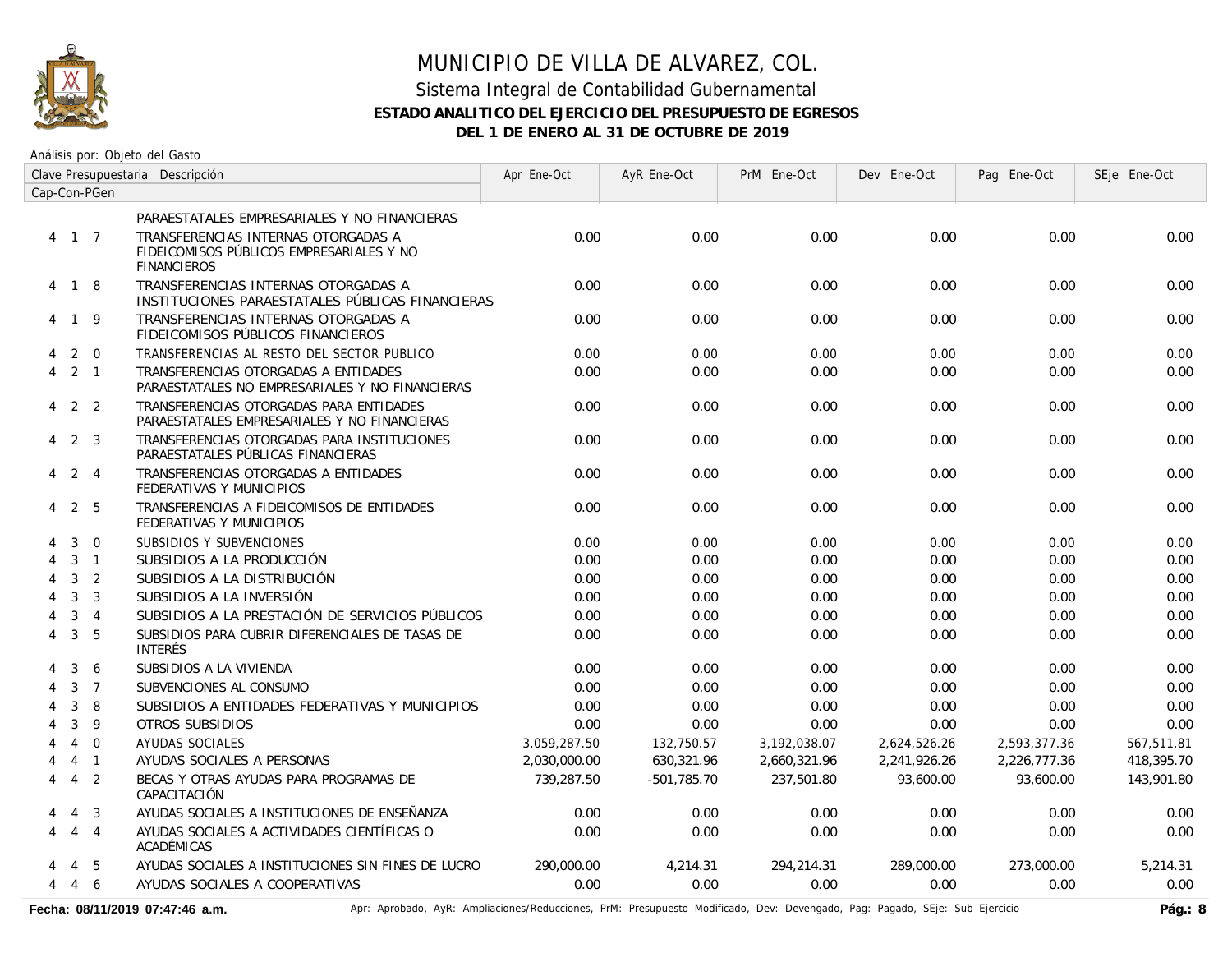

|   | Clave Presupuestaria Descripción |                | Apr Ene-Oct                                                                                                      | AyR Ene-Oct   | PrM Ene-Oct   | Dev Ene-Oct   | Pag Ene-Oct   | SEje Ene-Oct  |              |
|---|----------------------------------|----------------|------------------------------------------------------------------------------------------------------------------|---------------|---------------|---------------|---------------|---------------|--------------|
|   |                                  | Cap-Con-PGen   |                                                                                                                  |               |               |               |               |               |              |
| 4 | 4 7                              |                | AYUDAS SOCIALES A ENTIDADES DE INTERÉS PÚBLICO                                                                   | 0.00          | 0.00          | 0.00          | 0.00          | 0.00          | 0.00         |
| 4 | $\overline{4}$                   | 8              | AYUDAS POR DESASTRES NATURALES Y OTROS<br><b>SINIESTROS</b>                                                      | 0.00          | 0.00          | 0.00          | 0.00          | 0.00          | 0.00         |
| 4 | 5                                | $\mathbf 0$    | PENSIONES Y JUBILACIONES                                                                                         | 29,636,469.90 | 787,869.60    | 30,424,339.50 | 28,348,805.17 | 27,717,010.39 | 2,075,534.33 |
| 4 | 5                                | $\overline{1}$ | <b>PENSIONES</b>                                                                                                 | 1,291,666.60  | 16,784.76     | 1,308,451.36  | 1,261,205.18  | 1,261,205.18  | 47,246.18    |
|   | 5                                | $\overline{2}$ | <b>JUBILACIONES</b>                                                                                              | 27,333,333.30 | 771,084.84    | 28,104,418.14 | 27,087,599.99 | 26,455,805.21 | 1,016,818.15 |
|   | 5                                | 9              | OTRAS PENSIONES Y JUBILACIONES                                                                                   | 1,011,470.00  | 0.00          | 1,011,470.00  | 0.00          | 0.00          | 1,011,470.00 |
| 4 | 6                                | $\overline{0}$ | TRANSFERENCIAS A FIDEICOMISOS, MANDATOS Y OTROS<br>ANALOGOS                                                      | 0.00          | 0.00          | 0.00          | 0.00          | 0.00          | 0.00         |
| 4 | 6                                | $\overline{1}$ | TRANSFERENCIAS A FIDEICOMISOS DEL PODER<br><b>EJECUTIVO</b>                                                      | 0.00          | 0.00          | 0.00          | 0.00          | 0.00          | 0.00         |
| 4 | 6                                | $\overline{2}$ | TRANSFERENCIAS A FIDEICOMISOS DEL PODER<br>LEGISLATIVO                                                           | 0.00          | 0.00          | 0.00          | 0.00          | 0.00          | 0.00         |
|   | 6                                | 3              | TRANSFERENCIAS A FIDEICOMISOS DEL PODER JUDICIAL                                                                 | 0.00          | 0.00          | 0.00          | 0.00          | 0.00          | 0.00         |
| 4 | 6                                | $\overline{4}$ | TRANSFERENCIAS A FIDEICOMISOS PÚBLICOS DE<br>ENTIDADES PARAESTATALES NO EMPRESARIALES Y NO<br><b>FINANCIERAS</b> | 0.00          | 0.00          | 0.00          | 0.00          | 0.00          | 0.00         |
| 4 | 6                                | -5             | TRANSFERENCIAS A FIDEICOMISOS PÚBLICOS DE<br>ENTIDADES PARAESTATALES EMPRESARIALES Y NO<br><b>FINANCIERAS</b>    | 0.00          | 0.00          | 0.00          | 0.00          | 0.00          | 0.00         |
|   | 6                                | -6             | TRANSFERENCIAS A FIDEICOMISOS DE INSTITUCIONES<br>PÚBLICAS FINANCIERAS                                           | 0.00          | 0.00          | 0.00          | 0.00          | 0.00          | 0.00         |
|   | 6                                | 9              | OTRAS TRANSFERENCIAS A FIDEICOMISOS                                                                              | 0.00          | 0.00          | 0.00          | 0.00          | 0.00          | 0.00         |
|   | $7^{\circ}$                      | $\Omega$       | TRANSFERENCIAS A LA SEGURIDAD SOCIAL                                                                             | 0.00          | 0.00          | 0.00          | 0.00          | 0.00          | 0.00         |
|   |                                  | 7 <sub>1</sub> | TRANSFERENCIAS POR OBLIGACIÓN DE LEY                                                                             | 0.00          | 0.00          | 0.00          | 0.00          | 0.00          | 0.00         |
|   | 8                                | $\overline{0}$ | <b>DONATIVOS</b>                                                                                                 | 0.00          | 0.00          | 0.00          | 0.00          | 0.00          | 0.00         |
| 4 | 8                                | $\overline{1}$ | DONATIVOS A INSTITUCIONES SIN FINES DE LUCRO                                                                     | 0.00          | 0.00          | 0.00          | 0.00          | 0.00          | 0.00         |
| 4 | 8                                | $\overline{2}$ | DONATIVOS A ENTIDADES FEDERATIVAS                                                                                | 0.00          | 0.00          | 0.00          | 0.00          | 0.00          | 0.00         |
|   | 8                                | $\mathbf{3}$   | DONATIVOS A FIDEICOMISOS PRIVADOS                                                                                | 0.00          | 0.00          | 0.00          | 0.00          | 0.00          | 0.00         |
| 4 | 8                                | $\overline{4}$ | DONATIVOS A FIDEICOMISOS ESTATALES                                                                               | 0.00          | 0.00          | 0.00          | 0.00          | 0.00          | 0.00         |
| 4 | 8                                | 5              | DONATIVOS INTERNACIONALES                                                                                        | 0.00          | 0.00          | 0.00          | 0.00          | 0.00          | 0.00         |
| 4 | 9                                | $\overline{0}$ | TRANSFERENCIAS AL EXTERIOR                                                                                       | 0.00          | 0.00          | 0.00          | 0.00          | 0.00          | 0.00         |
| 4 | 9                                | $\overline{1}$ | TRANSFERENCIAS PARA GOBIERNOS EXTRANJEROS                                                                        | 0.00          | 0.00          | 0.00          | 0.00          | 0.00          | 0.00         |
| 4 | 9                                | 2              | TRANSFERENCIAS PARA ORGANISMOS INTERNACIONALES                                                                   | 0.00          | 0.00          | 0.00          | 0.00          | 0.00          | 0.00         |
| 4 | 9                                | 3              | TRANSFERENCIAS PARA EL SECTOR PRIVADO EXTERNO                                                                    | 0.00          | 0.00          | 0.00          | 0.00          | 0.00          | 0.00         |
| 5 | $\overline{O}$                   | $\overline{0}$ | BIENES MUEBLES, INMUEBLES E INTANGIBLES                                                                          | 1,845,000.00  | 2,397,762.90  | 4,242,762.90  | 2,404,787.91  | 2,404,787.91  | 1,837,974.99 |
| 5 | $\mathbf{1}$                     | $\Omega$       | MOBILIARIO Y EQUIPO DE ADMINISTRACION                                                                            | 600,000.00    | $-360,657.74$ | 239,342.26    | 155,593.51    | 155,593.51    | 83,748.75    |
|   | $5 \quad 1 \quad 1$              |                | MUEBLES DE OFICINA Y ESTANTERÍA                                                                                  | 100,000.00    | 25,056.51     | 125,056.51    | 125,056.51    | 125,056.51    | 0.00         |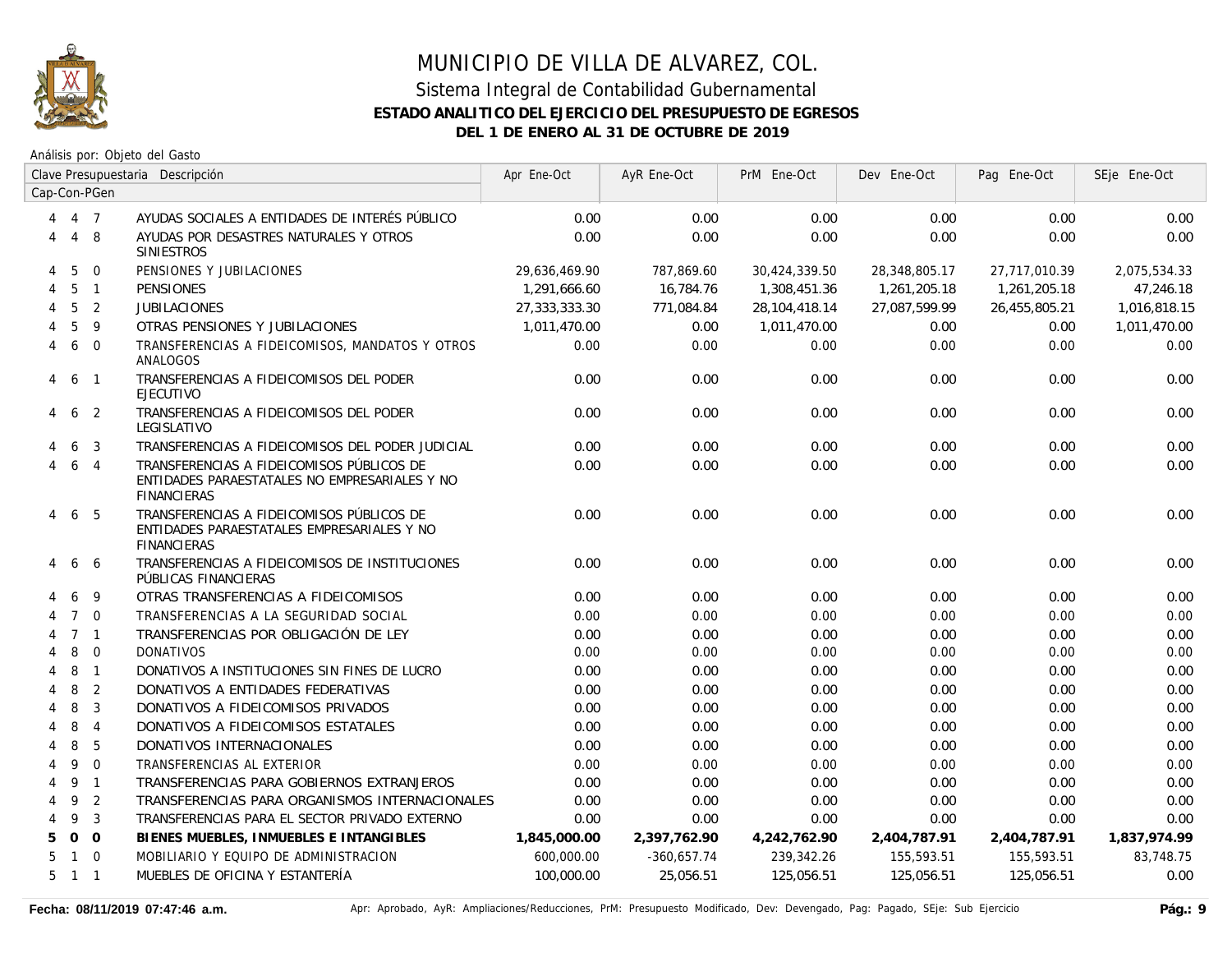

Análisis por: Objeto del Gasto

|                     |                |                         | Clave Presupuestaria Descripción                                                         | Apr Ene-Oct  | AyR Ene-Oct   | PrM Ene-Oct  | Dev Ene-Oct  | Pag Ene-Oct  | SEje Ene-Oct |
|---------------------|----------------|-------------------------|------------------------------------------------------------------------------------------|--------------|---------------|--------------|--------------|--------------|--------------|
| Cap-Con-PGen        |                |                         |                                                                                          |              |               |              |              |              |              |
| $5 \quad 1 \quad 2$ |                |                         | MUEBLES, EXCEPTO DE OFICINA Y ESTANTERÍA                                                 | 0.00         | 0.00          | 0.00         | 0.00         | 0.00         | 0.00         |
| 5                   | $1 \quad 3$    |                         | BIENES ARTÍSTICOS, CULTURALES Y CIENTÍFICOS                                              | 0.00         | 0.00          | 0.00         | 0.00         | 0.00         | 0.00         |
| 5                   | $1 \quad 4$    |                         | <b>OBJETOS DE VALOR</b>                                                                  | 0.00         | 0.00          | 0.00         | 0.00         | 0.00         | 0.00         |
| 5                   | $\overline{1}$ | 5                       | EQUIPO DE CÓMPUTO Y DE TECNOLOGÍAS DE LA<br><b>INFORMACIÓN</b>                           | 500,000.00   | $-385,714.25$ | 114,285.75   | 30,537.00    | 30,537.00    | 83,748.75    |
| 5.                  | $\mathbf{1}$   | 9                       | OTROS MOBILIARIOS Y EQUIPOS DE ADMINISTRACIÓN                                            | 0.00         | 0.00          | 0.00         | 0.00         | 0.00         | 0.00         |
| 5                   | 2              | $\mathbf 0$             | MOBILIARIO Y EQUIPO EDUCACIONAL Y RECREATIVO                                             | 80,000.00    | $-20,056.51$  | 59,943.49    | 50,808.00    | 50,808.00    | 9,135.49     |
| 5                   | 2              | $\overline{1}$          | EQUIPOS Y APARATOS AUDIOVISUALES                                                         | 0.00         | 0.00          | 0.00         | 0.00         | 0.00         | 0.00         |
| 5                   | 2 <sub>2</sub> |                         | APARATOS DEPORTIVOS                                                                      | 0.00         | 0.00          | 0.00         | 0.00         | 0.00         | 0.00         |
| 5.                  | 2              | $\overline{\mathbf{3}}$ | CÁMARAS FOTOGRÁFICAS Y DE VIDEO                                                          | 80,000.00    | $-20,056.51$  | 59,943.49    | 50,808.00    | 50,808.00    | 9,135.49     |
| 5                   | 2 <sup>9</sup> |                         | OTRO MOBILIARIO Y EQUIPO EDUCACIONAL Y<br><b>RECREATIVO</b>                              | 0.00         | 0.00          | 0.00         | 0.00         | 0.00         | 0.00         |
| 5                   | 3              | $\Omega$                | EQUIPO E INSTRUMENTAL MEDICO Y DE LABORATORIO                                            | 0.00         | 0.00          | 0.00         | 0.00         | 0.00         | 0.00         |
| 5                   | $3 \quad 1$    |                         | EQUIPO MÉDICO Y DE LABORATORIO                                                           | 0.00         | 0.00          | 0.00         | 0.00         | 0.00         | 0.00         |
| 5                   | 3              | 2                       | INSTRUMENTAL MÉDICO Y DE LABORATORIO                                                     | 0.00         | 0.00          | 0.00         | 0.00         | 0.00         | 0.00         |
| 5                   | $\overline{4}$ | $\mathbf{0}$            | VEHICULOS Y EQUIPO DE TRANSPORTE                                                         | 1,000,000.00 | 1,958,227.15  | 2,958,227.15 | 1,976,016.00 | 1,976,016.00 | 982,211.15   |
| 5                   | 4              | $\overline{1}$          | AUTOMOVILES Y EQUIPO TERRESTRE                                                           | 1,000,000.00 | 1,958,227.15  | 2,958,227.15 | 1,976,016.00 | 1,976,016.00 | 982,211.15   |
| 5                   | $\overline{4}$ | 2                       | CARROCERÍAS Y REMOLQUES                                                                  | 0.00         | 0.00          | 0.00         | 0.00         | 0.00         | 0.00         |
| 5                   | $\overline{4}$ | 3                       | EQUIPO AEROESPACIAL                                                                      | 0.00         | 0.00          | 0.00         | 0.00         | 0.00         | 0.00         |
| 5.                  | $\overline{4}$ | $\overline{4}$          | EQUIPO FERROVIARIO                                                                       | 0.00         | 0.00          | 0.00         | 0.00         | 0.00         | 0.00         |
| 5.                  | 4              | 5                       | <b>EMBARCACIONES</b>                                                                     | 0.00         | 0.00          | 0.00         | 0.00         | 0.00         | 0.00         |
| 5                   | $\overline{4}$ | 9                       | OTROS EQUIPOS DE TRANSPORTE                                                              | 0.00         | 0.00          | 0.00         | 0.00         | 0.00         | 0.00         |
| 5                   | 5              | $\Omega$                | EQUIPO DE DEFENSA Y SEGURIDAD                                                            | 0.00         | 0.00          | 0.00         | 0.00         | 0.00         | 0.00         |
| 5                   | 5              | $\overline{1}$          | EQUIPO DE DEFENSA Y SEGURIDAD                                                            | 0.00         | 0.00          | 0.00         | 0.00         | 0.00         | 0.00         |
| 5                   | 6              | $\overline{0}$          | MAQUINARIA, OTROS EQUIPOS Y HERRAMIENTAS                                                 | 165,000.00   | 820,250.00    | 985,250.00   | 222,370.40   | 222,370.40   | 762,879.60   |
| 5.                  | 6              | $\overline{1}$          | MAQUINARIA Y EQUIPO AGROPECUARIO                                                         | 0.00         | 0.00          | 0.00         | 0.00         | 0.00         | 0.00         |
| 5                   | 6              | $\overline{2}$          | MAQUINARIA Y EQUIPO INDUSTRIAL                                                           | 0.00         | 0.00          | 0.00         | 0.00         | 0.00         | 0.00         |
| 5                   | 6              | 3                       | MAQUINARIA Y EQUIPO DE CONSTRUCCIÓN                                                      | 0.00         | 30,000.00     | 30,000.00    | 0.00         | 0.00         | 30,000.00    |
| 5                   | 6              | $\overline{4}$          | SISTEMAS DE AIRE ACONDICIONADO, CALEFACCIÓN Y DE<br>REFRIGERACIÓN INDUSTRIAL Y COMERCIAL | 40,000.00    | $-40.000.00$  | 0.00         | 0.00         | 0.00         | 0.00         |
| 5                   | 6              | 5                       | EQUIPO DE COMUNICACIÓN Y TELECOMUNICACIÓN                                                | 125,000.00   | 565,250.00    | 690,250.00   | 19,696.80    | 19,696.80    | 670,553.20   |
| 5                   | 6              | 6                       | EQUIPOS DE GENERACIÓN ELÉCTRICA, APARATOS Y<br>ACCESORIOS ELÉCTRICOS                     | 0.00         | 0.00          | 0.00         | 0.00         | 0.00         | 0.00         |
| 5                   | 6              | $\overline{7}$          | HERRAMIENTAS Y MÁQUINAS-HERRAMIENTA                                                      | 0.00         | 265,000.00    | 265,000.00   | 202,673.60   | 202,673.60   | 62,326.40    |
| 5                   | 6              | $\overline{9}$          | <b>OTROS EQUIPOS</b>                                                                     | 0.00         | 0.00          | 0.00         | 0.00         | 0.00         | 0.00         |
| 5                   | 7 0            |                         | <b>ACTIVOS BIOLOGICOS</b>                                                                | 0.00         | 0.00          | 0.00         | 0.00         | 0.00         | 0.00         |
| $5 \quad 7 \quad 1$ |                |                         | <b>BOVINOS</b>                                                                           | 0.00         | 0.00          | 0.00         | 0.00         | 0.00         | 0.00         |
|                     |                |                         |                                                                                          |              |               |              |              |              |              |

Fecha: 08/11/2019 07:47:46 a.m. **Antical Accordiones Agelia AyR:** Ampliaciones/Reducciones, PrM: Presupuesto Modificado, Dev: Devengado, Pag: Pagado, SEje: Sub Ejercicio Pág.: 10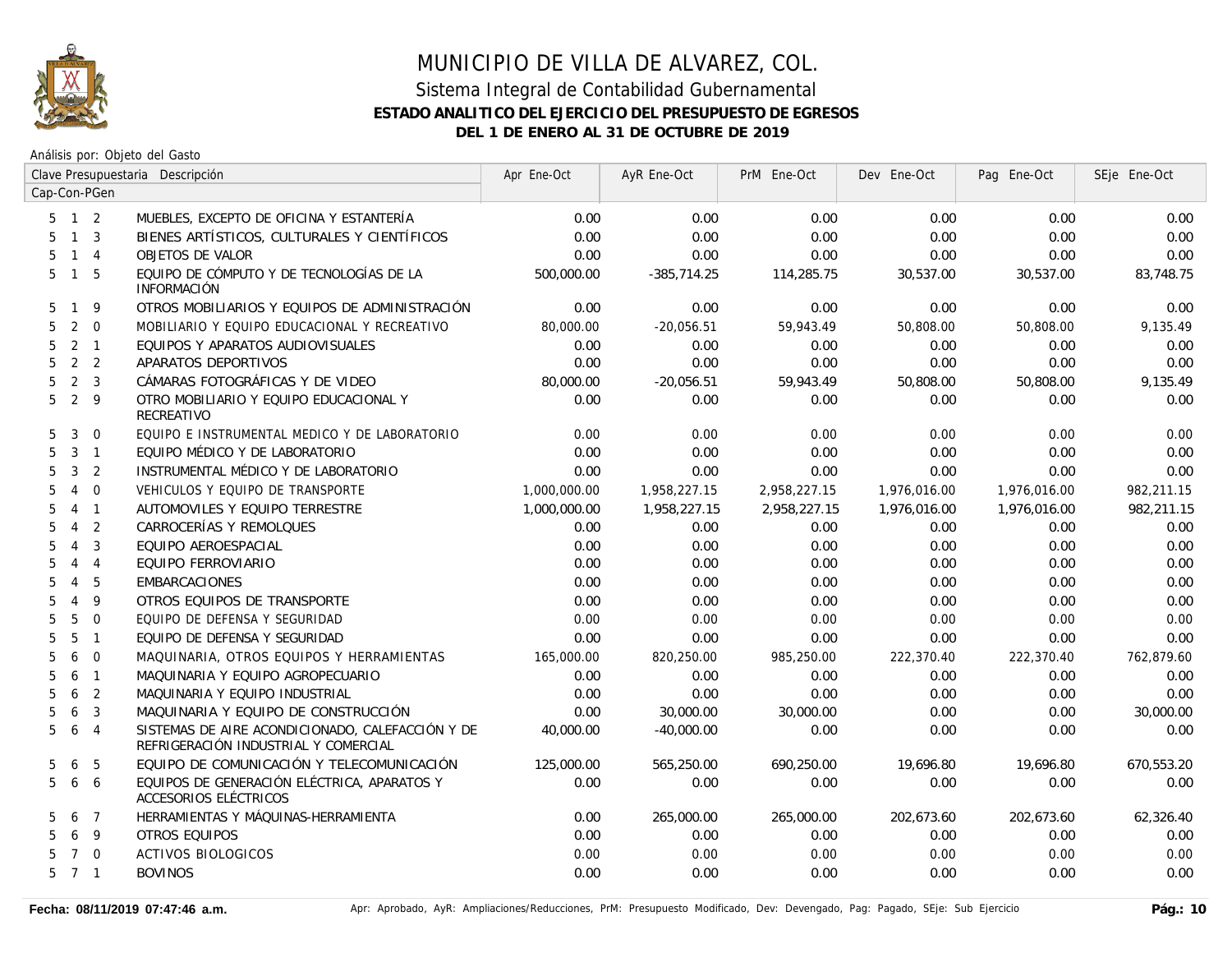

Análisis por: Objeto del Gasto

|                     |                 |                | Clave Presupuestaria Descripción                                                                             | Apr Ene-Oct   | AyR Ene-Oct     | PrM Ene-Oct   | Dev Ene-Oct   | Pag Ene-Oct   | SEje Ene-Oct  |
|---------------------|-----------------|----------------|--------------------------------------------------------------------------------------------------------------|---------------|-----------------|---------------|---------------|---------------|---------------|
| Cap-Con-PGen        |                 |                |                                                                                                              |               |                 |               |               |               |               |
| $5 \quad 7 \quad 2$ |                 |                | <b>PORCINOS</b>                                                                                              | 0.00          | 0.00            | 0.00          | 0.00          | 0.00          | 0.00          |
| 5                   | $\overline{7}$  | 3              | <b>AVES</b>                                                                                                  | 0.00          | 0.00            | 0.00          | 0.00          | 0.00          | 0.00          |
| 5                   | $\overline{7}$  | $\overline{4}$ | OVINOS Y CAPRINOS                                                                                            | 0.00          | 0.00            | 0.00          | 0.00          | 0.00          | 0.00          |
| 5                   | $\overline{7}$  | 5              | PECES Y ACUICULTURA                                                                                          | 0.00          | 0.00            | 0.00          | 0.00          | 0.00          | 0.00          |
| 5                   | $\overline{7}$  | 6              | <b>EQUINOS</b>                                                                                               | 0.00          | 0.00            | 0.00          | 0.00          | 0.00          | 0.00          |
| 5                   | $7\overline{ }$ | $\overline{7}$ | ESPECIES MENORES Y DE ZOOLÓGICO                                                                              | 0.00          | 0.00            | 0.00          | 0.00          | 0.00          | 0.00          |
| 5                   | $7\overline{ }$ | 8              | ARBOLES Y PLANTAS                                                                                            | 0.00          | 0.00            | 0.00          | 0.00          | 0.00          | 0.00          |
| 5                   | $\overline{7}$  | 9              | OTROS ACTIVOS BIOLÓGICOS                                                                                     | 0.00          | 0.00            | 0.00          | 0.00          | 0.00          | 0.00          |
| 5                   | 8               | $\mathbf 0$    | <b>BIENES INMUEBLES</b>                                                                                      | 0.00          | 0.00            | 0.00          | 0.00          | 0.00          | 0.00          |
| 5                   | 8               | $\mathbf{1}$   | <b>TERRENOS</b>                                                                                              | 0.00          | 0.00            | 0.00          | 0.00          | 0.00          | 0.00          |
| 5                   | 8               | $\overline{2}$ | <b>VIVIENDAS</b>                                                                                             | 0.00          | 0.00            | 0.00          | 0.00          | 0.00          | 0.00          |
| 5                   | 8               | 3              | EDIFICIOS NO RESIDENCIALES                                                                                   | 0.00          | 0.00            | 0.00          | 0.00          | 0.00          | 0.00          |
| 5                   | 8               | 9              | OTROS BIENES INMUEBLES                                                                                       | 0.00          | 0.00            | 0.00          | 0.00          | 0.00          | 0.00          |
| 5                   | 9               | $\Omega$       | ACTIVOS INTANGIBLES                                                                                          | 0.00          | 0.00            | 0.00          | 0.00          | 0.00          | 0.00          |
| 5                   | 9               | $\mathbf{1}$   | <b>SOFTWARE</b>                                                                                              | 0.00          | 0.00            | 0.00          | 0.00          | 0.00          | 0.00          |
| 5                   | 9               | 2              | <b>PATENTES</b>                                                                                              | 0.00          | 0.00            | 0.00          | 0.00          | 0.00          | 0.00          |
| 5                   | 9               | 3              | <b>MARCAS</b>                                                                                                | 0.00          | 0.00            | 0.00          | 0.00          | 0.00          | 0.00          |
| 5                   | 9               | $\overline{4}$ | <b>DERECHOS</b>                                                                                              | 0.00          | 0.00            | 0.00          | 0.00          | 0.00          | 0.00          |
| 5                   | 9               | 5              | <b>CONCESIONES</b>                                                                                           | 0.00          | 0.00            | 0.00          | 0.00          | 0.00          | 0.00          |
| 5                   | 9               | 6              | <b>FRANQUICIAS</b>                                                                                           | 0.00          | 0.00            | 0.00          | 0.00          | 0.00          | 0.00          |
| 5                   | 9               | $\overline{7}$ | LICENCIAS INFORMÁTICAS E INTELECTUALES                                                                       | 0.00          | 0.00            | 0.00          | 0.00          | 0.00          | 0.00          |
| 5                   | 9               | 8              | LICENCIAS INDUSTRIALES, COMERCIALES Y OTRAS                                                                  | 0.00          | 0.00            | 0.00          | 0.00          | 0.00          | 0.00          |
| 5                   | 9               | 9              | OTROS ACTIVOS INTANGIBLES                                                                                    | 0.00          | 0.00            | 0.00          | 0.00          | 0.00          | 0.00          |
| 6                   | $\overline{O}$  | $\overline{O}$ | <b>INVERSION PUBLICA</b>                                                                                     | 11,440,467.50 | 11,307,374.86   | 22,747,842.36 | 10,982,767.69 | 10,120,866.88 | 11,765,074.67 |
| 6                   | $\mathbf{1}$    | $\mathbf{0}$   | OBRA PUBLICA EN BIENES DE DOMINIO PUBLICO                                                                    | 11,440,467.50 | $-4,008,546.54$ | 7,431,920.96  | 489,441.82    | 489,441.82    | 6,942,479.14  |
| 6                   | $1 \quad 1$     |                | EDIFICACIÓN HABITACIONAL                                                                                     | 0.00          | 0.00            | 0.00          | 0.00          | 0.00          | 0.00          |
| 6                   |                 | $1\quad 2$     | EDIFICACIÓN NO HABITACIONAL                                                                                  | 0.00          | 0.00            | 0.00          | 0.00          | 0.00          | 0.00          |
| 6                   |                 | $1 \quad 3$    | CONSTRUCCIÓN DE OBRAS PARA EL ABASTECIMIENTO DE<br>AGUA, PETRÓLEO, GAS, ELECTRICIDAD Y<br>TELECOMUNICACIONES | 0.00          | 40,000.00       | 40,000.00     | 40,000.00     | 40,000.00     | 0.00          |
| 6                   | 1 4             |                | DIVISIÓN DE TERRENOS Y CONSTRUCCIÓN DE OBRAS DE<br>URBANIZACIÓN                                              | 11.440.467.50 | $-4,048,546.54$ | 7,391,920.96  | 449,441.82    | 449,441.82    | 6,942,479.14  |
| 6                   | $\mathbf{1}$    | 5              | CONSTRUCCIÓN DE VÍAS DE COMUNICACIÓN                                                                         | 0.00          | 0.00            | 0.00          | 0.00          | 0.00          | 0.00          |
| 6                   |                 | $1\quad6$      | OTRAS CONSTRUCCIONES DE INGENIERÍA CIVIL U OBRA<br><b>PESADA</b>                                             | 0.00          | 0.00            | 0.00          | 0.00          | 0.00          | 0.00          |
| 6                   |                 | $1 \quad 7$    | INSTALACIONES Y EQUIPAMIENTO EN CONSTRUCCIONES                                                               | 0.00          | 0.00            | 0.00          | 0.00          | 0.00          | 0.00          |
| 6                   | $\overline{1}$  | 9              | TRABAJOS DE ACABADOS EN EDIFICACIONES Y OTROS<br>TRABAJOS ESPECIALIZADOS                                     | 0.00          | 0.00            | 0.00          | 0.00          | 0.00          | 0.00          |

Fecha: 08/11/2019 07:47:46 a.m. <br>Pág.: 11<br>
Pág.: 11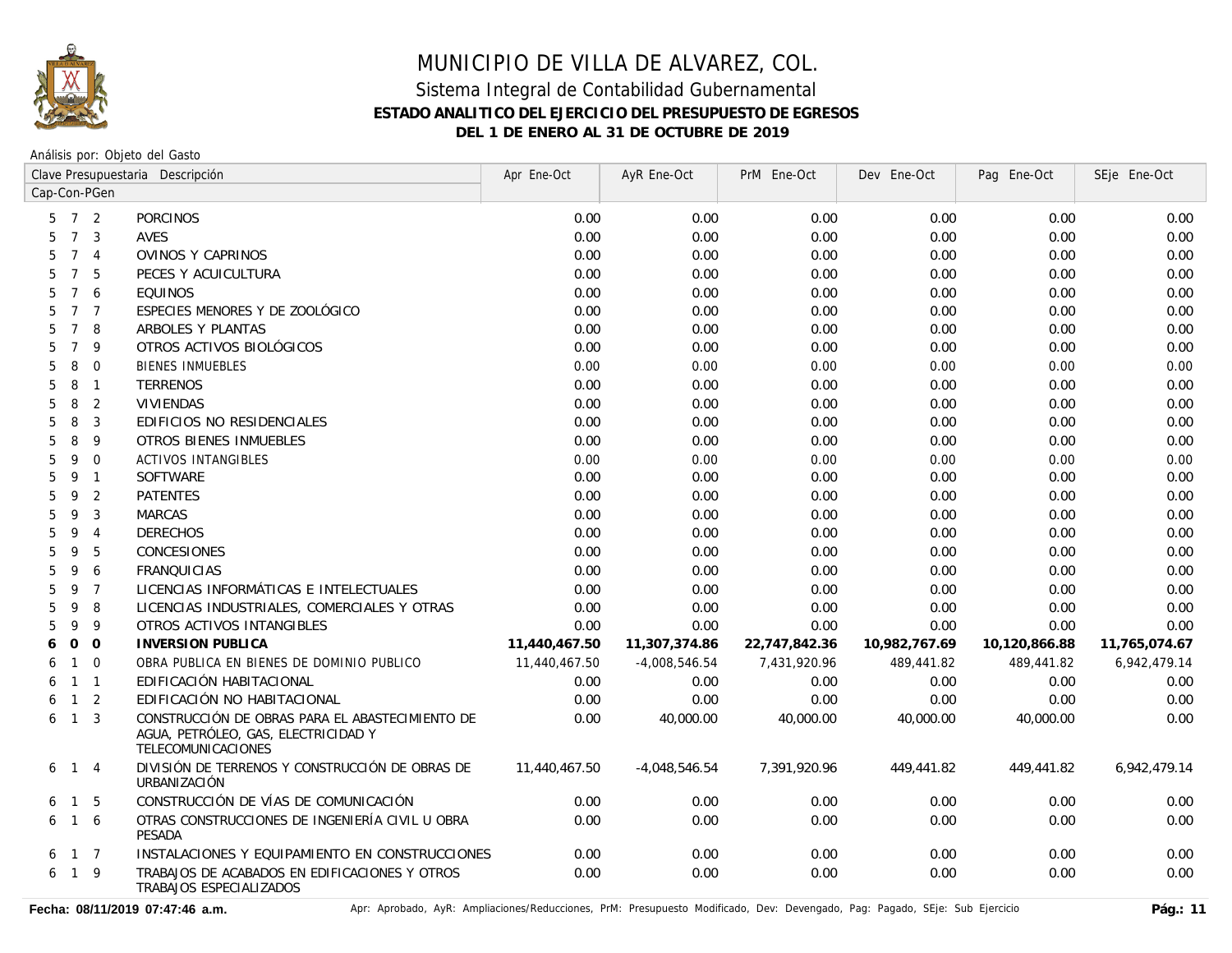

### Sistema Integral de Contabilidad Gubernamental **ESTADO ANALITICO DEL EJERCICIO DEL PRESUPUESTO DE EGRESOS DEL 1 DE ENERO AL 31 DE OCTUBRE DE 2019**

|             |                     |                | Clave Presupuestaria Descripción                                                                                                         | Apr Ene-Oct | AyR Ene-Oct   | PrM Ene-Oct   | Dev Ene-Oct   | Pag Ene-Oct  | SEje Ene-Oct |
|-------------|---------------------|----------------|------------------------------------------------------------------------------------------------------------------------------------------|-------------|---------------|---------------|---------------|--------------|--------------|
|             |                     | Cap-Con-PGen   |                                                                                                                                          |             |               |               |               |              |              |
| 6           | 2 0                 |                | OBRA PUBLICA EN BIENES PROPIOS                                                                                                           | 0.00        | 15,315,921.40 | 15,315,921.40 | 10,493,325.87 | 9,631,425.06 | 4,822,595.53 |
| 6           | $2 \quad 1$         |                | EDIFICACIÓN HABITACIONAL                                                                                                                 | 0.00        | 0.00          | 0.00          | 0.00          | 0.00         | 0.00         |
| 6           |                     | 2 <sub>2</sub> | EDIFICACIÓN NO HABITACIONAL                                                                                                              | 0.00        | 0.00          | 0.00          | 0.00          | 0.00         | 0.00         |
| 6           | 2 <sup>3</sup>      |                | CONSTRUCCIÓN DE OBRAS PARA EL ABASTECIMIENTO DE<br>AGUA, PETRÓLEO, GAS, ELECTRICIDAD Y<br><b>TELECOMUNICACIONES</b>                      | 0.00        | 0.00          | 0.00          | 0.00          | 0.00         | 0.00         |
| 6           | $2 \quad 4$         |                | DIVISIÓN DE TERRENOS Y CONSTRUCCIÓN DE OBRAS DE<br>URBANIZACIÓN                                                                          | 0.00        | 0.00          | 0.00          | 0.00          | 0.00         | 0.00         |
| 6.          |                     | 2 <sub>5</sub> | CONSTRUCCIÓN DE VÍAS DE COMUNICACIÓN                                                                                                     | 0.00        | 0.00          | 0.00          | 0.00          | 0.00         | 0.00         |
| 6           |                     | $2\quad 6$     | OTRAS CONSTRUCCIONES DE INGENIERÍA CIVIL U OBRA<br><b>PESADA</b>                                                                         | 0.00        | 0.00          | 0.00          | 0.00          | 0.00         | 0.00         |
| 6           |                     | 2 7            | INSTALACIONES Y EQUIPAMIENTO EN CONSTRUCCIONES                                                                                           | 0.00        | 0.00          | 0.00          | 0.00          | 0.00         | 0.00         |
| 6           | 2 9                 |                | TRABAJOS DE ACABADOS EN EDIFICACIONES Y OTROS<br>TRABAJOS ESPECIALIZADOS                                                                 | 0.00        | 15,315,921.40 | 15,315,921.40 | 10,493,325.87 | 9,631,425.06 | 4,822,595.53 |
| 6           | 3                   | $\overline{0}$ | PROYECTOS PRODUCTIVOS Y ACCIONES DE FOMENTO                                                                                              | 0.00        | 0.00          | 0.00          | 0.00          | 0.00         | 0.00         |
|             | $6\quad 3\quad 1$   |                | ESTUDIOS, FORMULACIÓN Y EVALUACIÓN DE PROYECTOS<br>PRODUCTIVOS NO INCLUIDOS EN CONCEPTOS<br>ANTERIORES DE ESTE CAPÍTULO                  | 0.00        | 0.00          | 0.00          | 0.00          | 0.00         | 0.00         |
|             | $6 \t3 \t2$         |                | EJECUCIÓN DE PROYECTOS PRODUCTIVOS NO INCLUIDOS<br>EN CONCEPTOS ANTERIORES DE ESTE CAPÍTULO                                              | 0.00        | 0.00          | 0.00          | 0.00          | 0.00         | 0.00         |
| $7^{\circ}$ | $0\quad 0$          |                | INVERSIONES FINANCIERAS Y OTRAS PROVISIONES                                                                                              | 166,666.60  | $-150,000.00$ | 16,666.60     | 0.00          | 0.00         | 16,666.60    |
|             | $7\quad1\quad0$     |                | INVERSIONES PARA EL FOMENTO DE ACTIVIDADES<br><b>PRODUCTIVAS</b>                                                                         | 0.00        | 0.00          | 0.00          | 0.00          | 0.00         | 0.00         |
|             | $7 \quad 1 \quad 1$ |                | CRÉDITOS OTORGADOS POR ENTIDADES FEDERATIVAS Y<br>MUNICIPIOS AL SECTOR SOCIAL Y PRIVADO PARA EL<br>FOMENTO DE ACTIVIDADES PRODUCTIVAS    | 0.00        | 0.00          | 0.00          | 0.00          | 0.00         | 0.00         |
|             | $7 \quad 1 \quad 2$ |                | CRÉDITOS OTORGADOS POR LAS ENTIDADES<br>FEDERATIVAS A MUNICIPIOS PARA EL FOMENTO DE<br><b>ACTIVIDADES PRODUCTIVAS</b>                    | 0.00        | 0.00          | 0.00          | 0.00          | 0.00         | 0.00         |
|             | 720                 |                | ACCIONES Y PARTICIPACIONES DE CAPITAL                                                                                                    | 0.00        | 0.00          | 0.00          | 0.00          | 0.00         | 0.00         |
|             | 721                 |                | ACCIONES Y PARTICIPACIONES DE CAPITAL EN<br>ENTIDADES PARAESTATALES NO EMPRESARIALES Y NO<br>FINANCIERAS CON FINES DE POLÍTICA ECONÓMICA | 0.00        | 0.00          | 0.00          | 0.00          | 0.00         | 0.00         |
|             | $722$               |                | ACCIONES Y PARTICIPACIONES DE CAPITAL EN<br>ENTIDADES PARAESTATALES EMPRESARIALES Y NO<br>FINANCIERAS CON FINES DE POLÍTICA ECONÓMICA    | 0.00        | 0.00          | 0.00          | 0.00          | 0.00         | 0.00         |
|             | $7\quad2\quad3$     |                | ACCIONES Y PARTICIPACIONES DE CAPITAL EN<br>INSTITUCIONES PARAESTATALES PÚBLICAS FINANCIERAS<br>CON FINES DE POLÍTICA ECONÓMICA          | 0.00        | 0.00          | 0.00          | 0.00          | 0.00         | 0.00         |
|             | $724$               |                | ACCIONES Y PARTICIPACIONES DE CAPITAL EN EL                                                                                              | 0.00        | 0.00          | 0.00          | 0.00          | 0.00         | 0.00         |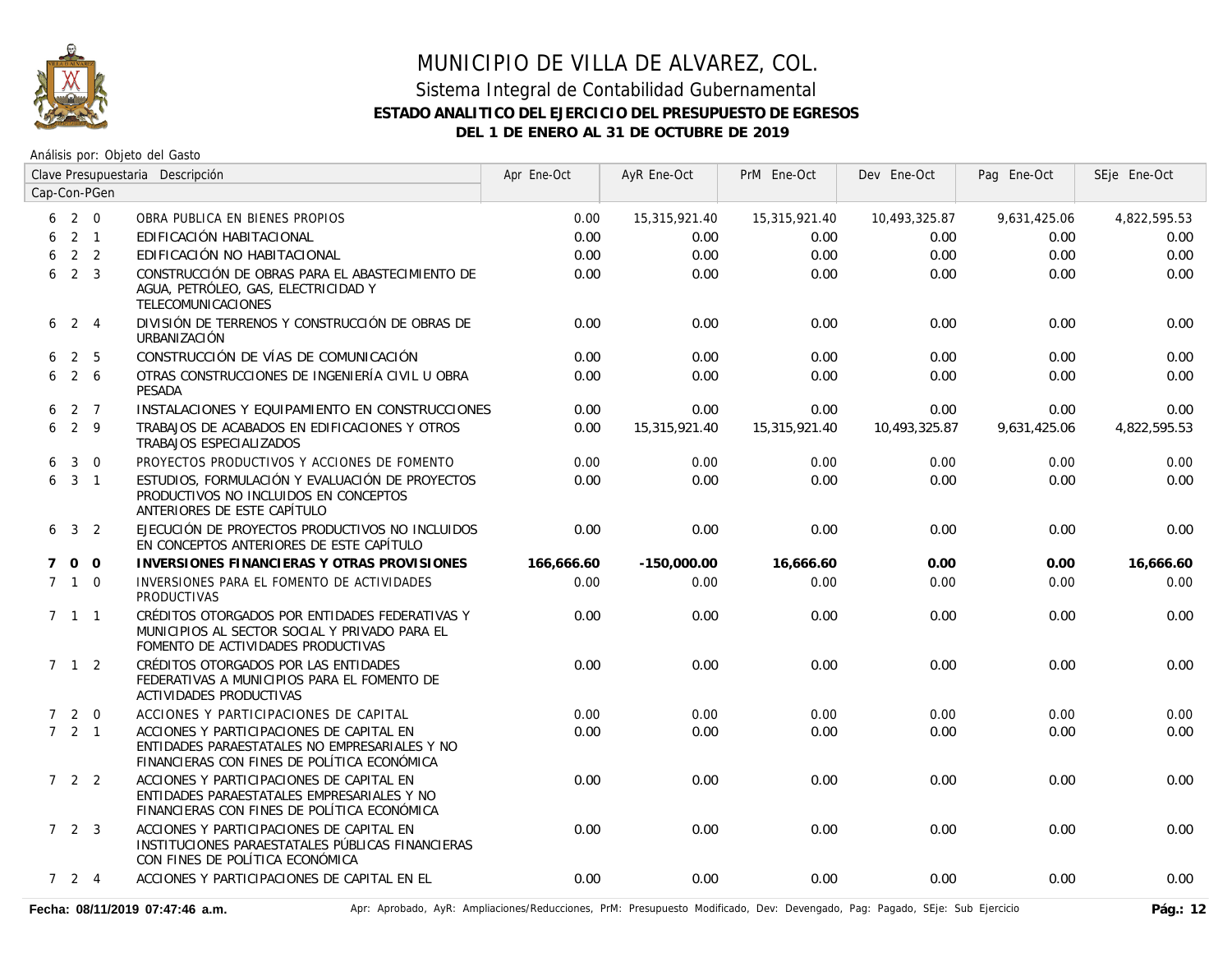

### Sistema Integral de Contabilidad Gubernamental **ESTADO ANALITICO DEL EJERCICIO DEL PRESUPUESTO DE EGRESOS DEL 1 DE ENERO AL 31 DE OCTUBRE DE 2019**

| Clave Presupuestaria Descripción |                     |             |                                                                                                                          | Apr Ene-Oct | AyR Ene-Oct | PrM Ene-Oct | Dev Ene-Oct | Pag Ene-Oct | SEje Ene-Oct |
|----------------------------------|---------------------|-------------|--------------------------------------------------------------------------------------------------------------------------|-------------|-------------|-------------|-------------|-------------|--------------|
| Cap-Con-PGen                     |                     |             |                                                                                                                          |             |             |             |             |             |              |
|                                  |                     |             | SECTOR PRIVADO CON FINES DE POLÍTICA ECONÓMICA                                                                           |             |             |             |             |             |              |
|                                  | 725                 |             | ACCIONES Y PARTICIPACIONES DE CAPITAL EN<br>ORGANISMOS INTERNACIONALES CON FINES DE<br>POLÍTICA ECONÓMICA                | 0.00        | 0.00        | 0.00        | 0.00        | 0.00        | 0.00         |
|                                  | 7 2 6               |             | ACCIONES Y PARTICIPACIONES DE CAPITAL EN EL<br>SECTOR EXTERNO CON FINES DE POLÍTICA ECONÓMICA                            | 0.00        | 0.00        | 0.00        | 0.00        | 0.00        | 0.00         |
|                                  | 7 2 7               |             | ACCIONES Y PARTICIPACIONES DE CAPITAL EN EL<br>SECTOR PÚBLICO CON FINES DE GESTIÓN DE LIQUIDEZ                           | 0.00        | 0.00        | 0.00        | 0.00        | 0.00        | 0.00         |
|                                  | 7 2 8               |             | ACCIONES Y PARTICIPACIONES DE CAPITAL EN EL<br>SECTOR PRIVADO CON FINES DE GESTIÓN DE LIQUIDEZ                           | 0.00        | 0.00        | 0.00        | 0.00        | 0.00        | 0.00         |
|                                  | 7 2 9               |             | ACCIONES Y PARTICIPACIONES DE CAPITAL EN EL<br>SECTOR EXTERNO CON FINES DE GESTIÓN DE LIQUIDEZ                           | 0.00        | 0.00        | 0.00        | 0.00        | 0.00        | 0.00         |
| $7^{\circ}$                      | $\mathbf{3}$        | $\Omega$    | COMPRA DE TITULOS Y VALORES                                                                                              | 0.00        | 0.00        | 0.00        | 0.00        | 0.00        | 0.00         |
| $7^{\circ}$                      |                     | $3-1$       | <b>BONOS</b>                                                                                                             | 0.00        | 0.00        | 0.00        | 0.00        | 0.00        | 0.00         |
|                                  | $7 \quad 3 \quad 2$ |             | VALORES REPRESENTATIVOS DE DEUDA ADQUIRIDOS<br>CON FINES DE POLÍTICA ECONÓMICA                                           | 0.00        | 0.00        | 0.00        | 0.00        | 0.00        | 0.00         |
|                                  | $7 \quad 3 \quad 3$ |             | VALORES REPRESENTATIVOS DE DEUDA ADQUIRIDOS<br>CON FINES DE GESTIÓN DE LIQUIDEZ                                          | 0.00        | 0.00        | 0.00        | 0.00        | 0.00        | 0.00         |
|                                  | $7 \t3 \t4$         |             | OBLIGACIONES NEGOCIABLES ADQUIRIDAS CON FINES DE<br>POLÍTICA ECONÓMICA                                                   | 0.00        | 0.00        | 0.00        | 0.00        | 0.00        | 0.00         |
|                                  | $7 \quad 3 \quad 5$ |             | OBLIGACIONES NEGOCIABLES ADOUIRIDAS CON FINES DE<br>GESTIÓN DE LIQUIDEZ                                                  | 0.00        | 0.00        | 0.00        | 0.00        | 0.00        | 0.00         |
| $\overline{7}$                   | $\mathbf{3}$        | 9           | OTROS VALORES                                                                                                            | 0.00        | 0.00        | 0.00        | 0.00        | 0.00        | 0.00         |
| $7^{\circ}$                      |                     | 4 0         | <b>CONCESION DE PRESTAMOS</b>                                                                                            | 0.00        | 0.00        | 0.00        | 0.00        | 0.00        | 0.00         |
|                                  | 741                 |             | CONCESIÓN DE PRÉSTAMOS A ENTIDADES<br>PARAESTATALES NO EMPRESARIALES Y NO FINANCIERAS<br>CON FINES DE POLÍTICA ECONÓMICA | 0.00        | 0.00        | 0.00        | 0.00        | 0.00        | 0.00         |
| $7^{\circ}$                      |                     | $4\quad 2$  | CONCESIÓN DE PRÉSTAMOS A ENTIDADES<br>PARAESTATALES EMPRESARIALES Y NO FINANCIERAS<br>CON FINES DE POLÍTICA ECONÓMICA    | 0.00        | 0.00        | 0.00        | 0.00        | 0.00        | 0.00         |
|                                  | $7 \t4 \t3$         |             | CONCESIÓN DE PRÉSTAMOS A INSTITUCIONES<br>PARAESTATALES PÚBLICAS FINANCIERAS CON FINES DE<br>POLÍTICA ECONÓMICA          | 0.00        | 0.00        | 0.00        | 0.00        | 0.00        | 0.00         |
| $7^{\circ}$                      |                     | $4 \quad 4$ | CONCESIÓN DE PRÉSTAMOS A ENTIDADES FEDERATIVAS<br>Y MUNICIPIOS CON FINES DE POLÍTICA ECONÓMICA                           | 0.00        | 0.00        | 0.00        | 0.00        | 0.00        | 0.00         |
| $7^{\circ}$                      |                     | 4 5         | CONCESIÓN DE PRÉSTAMOS AL SECTOR PRIVADO CON<br>FINES DE POLÍTICA ECONÓMICA                                              | 0.00        | 0.00        | 0.00        | 0.00        | 0.00        | 0.00         |
|                                  | 7 4 6               |             | CONCESIÓN DE PRÉSTAMOS AL SECTOR EXTERNO CON<br>FINES DE POLÍTICA ECONÓMICA                                              | 0.00        | 0.00        | 0.00        | 0.00        | 0.00        | 0.00         |
|                                  | 7 4 7               |             | CONCESIÓN DE PRÉSTAMOS AL SECTOR PÚBLICO CON                                                                             | 0.00        | 0.00        | 0.00        | 0.00        | 0.00        | 0.00         |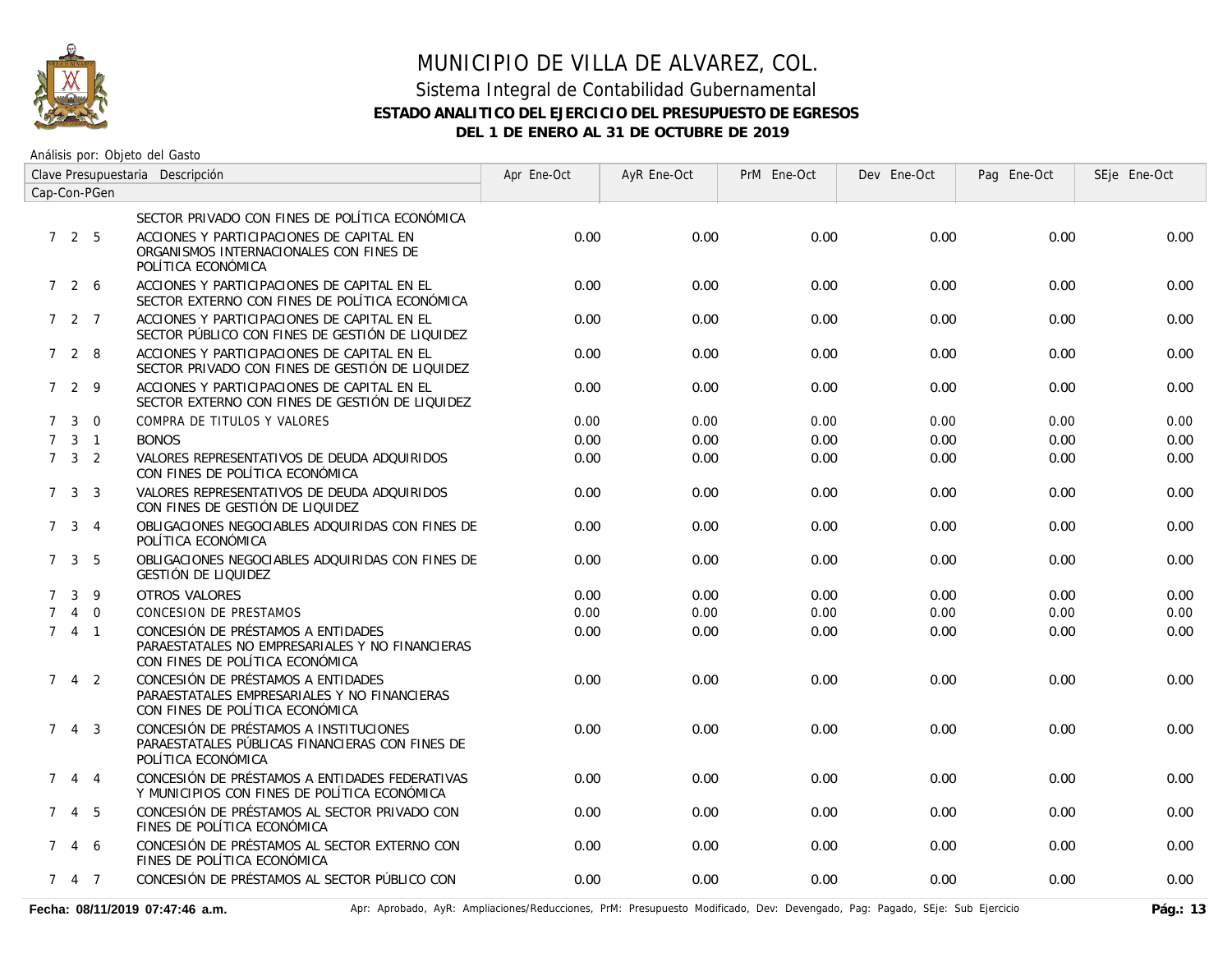

### Sistema Integral de Contabilidad Gubernamental **ESTADO ANALITICO DEL EJERCICIO DEL PRESUPUESTO DE EGRESOS DEL 1 DE ENERO AL 31 DE OCTUBRE DE 2019**

| Clave Presupuestaria Descripción |                   |                |                                                                              | Apr Ene-Oct | AyR Ene-Oct   | PrM Ene-Oct | Dev Ene-Oct | Pag Ene-Oct | SEje Ene-Oct |
|----------------------------------|-------------------|----------------|------------------------------------------------------------------------------|-------------|---------------|-------------|-------------|-------------|--------------|
|                                  | Cap-Con-PGen      |                |                                                                              |             |               |             |             |             |              |
|                                  |                   |                | FINES DE GESTIÓN DE LIQUIDEZ                                                 |             |               |             |             |             |              |
|                                  | 7 4 8             |                | CONCESIÓN DE PRÉSTAMOS AL SECTOR PRIVADO CON<br>FINES DE GESTIÓN DE LIQUIDEZ | 0.00        | 0.00          | 0.00        | 0.00        | 0.00        | 0.00         |
| $7^{\circ}$                      |                   | 49             | CONCESIÓN DE PRÉSTAMOS AL SECTOR EXTERNO CON<br>FINES DE GESTIÓN DE LIQUIDEZ | 0.00        | 0.00          | 0.00        | 0.00        | 0.00        | 0.00         |
|                                  | $7\quad 5\quad 0$ |                | INVERSIONES EN FIDEICOMISOS, MANDATOS Y OTROS<br>ANALOGOS                    | 0.00        | 0.00          | 0.00        | 0.00        | 0.00        | 0.00         |
|                                  | $7\;\;5\;\;1$     |                | INVERSIONES EN FIDEICOMISOS DEL PODER EJECUTIVO                              | 0.00        | 0.00          | 0.00        | 0.00        | 0.00        | 0.00         |
| $7^{\circ}$                      | 5                 | 2              | INVERSIONES EN FIDEICOMISOS DEL PODER LEGISLATIVO                            | 0.00        | 0.00          | 0.00        | 0.00        | 0.00        | 0.00         |
| $\overline{7}$                   | 5                 | 3              | INVERSIONES EN FIDEICOMISOS DEL PODER JUDICIAL                               | 0.00        | 0.00          | 0.00        | 0.00        | 0.00        | 0.00         |
|                                  | $7\quad 5\quad 4$ |                | INVERSIONES EN FIDEICOMISOS PÚBLICOS NO<br>EMPRESARIALES Y NO FINANCIEROS    | 0.00        | 0.00          | 0.00        | 0.00        | 0.00        | 0.00         |
|                                  | 7 5               | - 5            | INVERSIONES EN FIDEICOMISOS PÚBLICOS<br>EMPRESARIALES Y NO FINANCIEROS       | 0.00        | 0.00          | 0.00        | 0.00        | 0.00        | 0.00         |
| $7^{\circ}$                      | -5                | 6              | INVERSIONES EN FIDEICOMISOS PÚBLICOS FINANCIEROS                             | 0.00        | 0.00          | 0.00        | 0.00        | 0.00        | 0.00         |
| $7^{\circ}$                      | 5                 | $\overline{7}$ | INVERSIONES EN FIDEICOMISOS DE ENTIDADES<br><b>FEDERATIVAS</b>               | 0.00        | 0.00          | 0.00        | 0.00        | 0.00        | 0.00         |
| $\mathcal{I}$                    | 5                 | 8              | INVERSIONES EN FIDEICOMISOS DE MUNICIPIOS                                    | 0.00        | 0.00          | 0.00        | 0.00        | 0.00        | 0.00         |
| $\overline{7}$                   | 5                 | 9              | OTRAS INVERSIONES EN FIDEICOMISOS                                            | 0.00        | 0.00          | 0.00        | 0.00        | 0.00        | 0.00         |
| $\overline{7}$                   | 6                 | $\Omega$       | OTRAS INVERSIONES FINANCIERAS                                                | 0.00        | 0.00          | 0.00        | 0.00        | 0.00        | 0.00         |
| $\overline{7}$                   | 6                 | $\overline{1}$ | DEPÓSITOS A LARGO PLAZO EN MONEDA NACIONAL                                   | 0.00        | 0.00          | 0.00        | 0.00        | 0.00        | 0.00         |
| $\overline{7}$                   | 6                 | 2              | DEPÓSITOS A LARGO PLAZO EN MONEDA EXTRANJERA                                 | 0.00        | 0.00          | 0.00        | 0.00        | 0.00        | 0.00         |
| $7^{\circ}$                      | 9                 | $\Omega$       | PROVISIONES PARA CONTINGENCIAS Y OTRAS<br>EROGACIONES ESPECIALES             | 166,666.60  | $-150,000.00$ | 16,666.60   | 0.00        | 0.00        | 16,666.60    |
| $7^{\circ}$                      | - 9               | $\overline{1}$ | CONTINGENCIAS POR FENÓMENOS NATURALES                                        | 0.00        | 0.00          | 0.00        | 0.00        | 0.00        | 0.00         |
| $\overline{7}$                   | 9                 | 2              | CONTINGENCIAS SOCIOECONÓMICAS                                                | 166,666.60  | $-150,000.00$ | 16,666.60   | 0.00        | 0.00        | 16,666.60    |
| $\overline{7}$                   | 9                 | 9              | OTRAS EROGACIONES ESPECIALES                                                 | 0.00        | 0.00          | 0.00        | 0.00        | 0.00        | 0.00         |
| 8                                | $\Omega$          | $\Omega$       | PARTICIPACIONES Y APORTACIONES                                               | 0.00        | 0.00          | 0.00        | 0.00        | 0.00        | 0.00         |
| 8                                | $\mathbf{1}$      | $\Omega$       | <b>PARTICIPACIONES</b>                                                       | 0.00        | 0.00          | 0.00        | 0.00        | 0.00        | 0.00         |
| 8                                | $1 \quad 1$       |                | FONDO GENERAL DE PARTICIPACIONES                                             | 0.00        | 0.00          | 0.00        | 0.00        | 0.00        | 0.00         |
| 8                                | $\overline{1}$    | $\overline{2}$ | FONDO DE FOMENTO MUNICIPAL                                                   | 0.00        | 0.00          | 0.00        | 0.00        | 0.00        | 0.00         |
| 8                                | $1 \quad 3$       |                | PARTICIPACIONES DE LAS ENTIDADES FEDERATIVAS A<br>LOS MUNICIPIOS             | 0.00        | 0.00          | 0.00        | 0.00        | 0.00        | 0.00         |
|                                  | 8 1 4             |                | OTROS CONCEPTOS PARTICIPABLES DE LA FEDERACIÓN<br>A ENTIDADES FEDERATIVAS    | 0.00        | 0.00          | 0.00        | 0.00        | 0.00        | 0.00         |
|                                  | 8 1               | - 5            | OTROS CONCEPTOS PARTICIPABLES DE LA FEDERACIÓN<br>A MUNICIPIOS               | 0.00        | 0.00          | 0.00        | 0.00        | 0.00        | 0.00         |
|                                  | 8 1 6             |                | CONVENIOS DE COLABORACIÓN ADMINISTRATIVA                                     | 0.00        | 0.00          | 0.00        | 0.00        | 0.00        | 0.00         |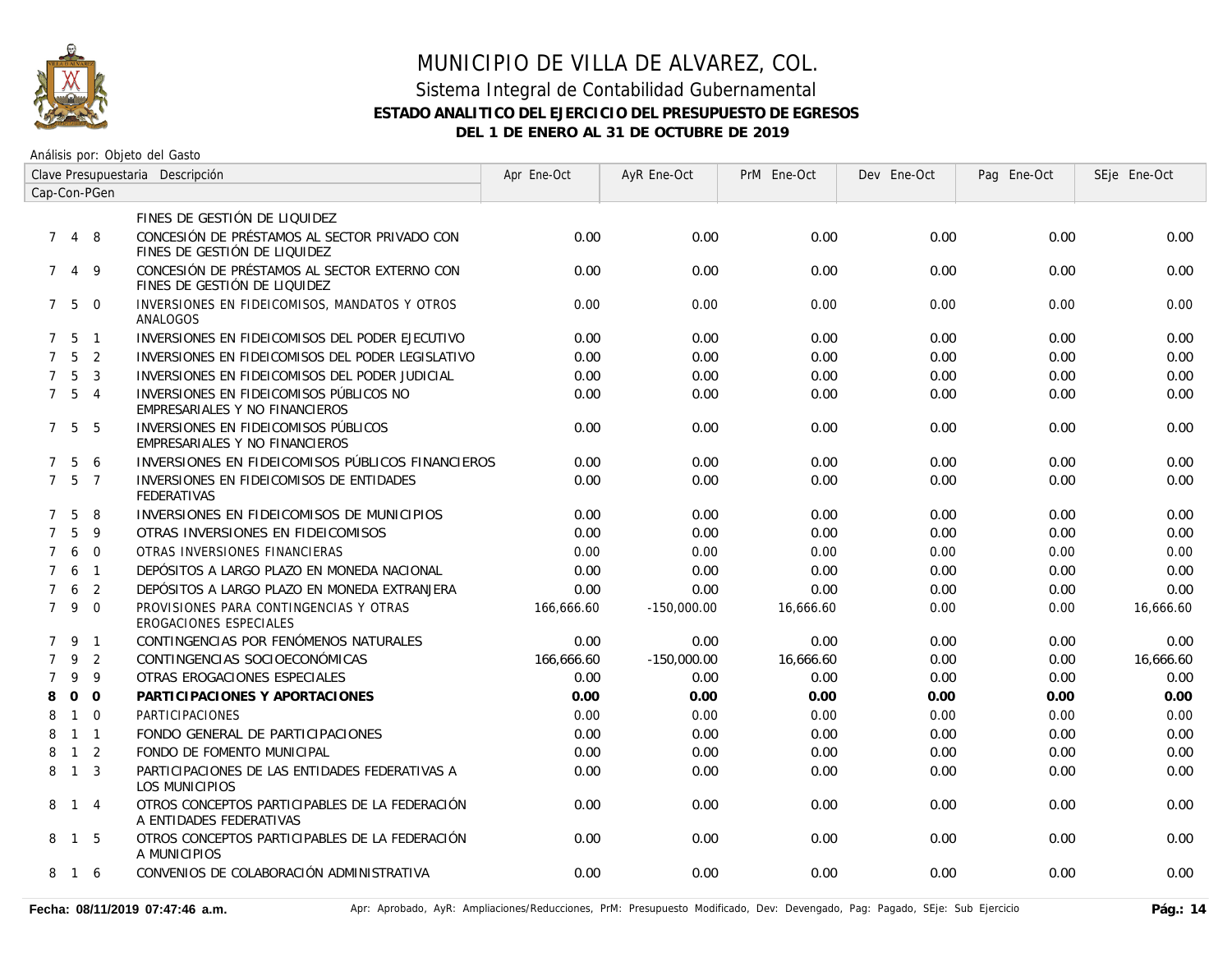

### Sistema Integral de Contabilidad Gubernamental **ESTADO ANALITICO DEL EJERCICIO DEL PRESUPUESTO DE EGRESOS DEL 1 DE ENERO AL 31 DE OCTUBRE DE 2019**

| Clave Presupuestaria Descripción |                     |                |                                                                                                             | Apr Ene-Oct  | AyR Ene-Oct  | PrM Ene-Oct   | Dev Ene-Oct   | Pag Ene-Oct   | SEje Ene-Oct   |
|----------------------------------|---------------------|----------------|-------------------------------------------------------------------------------------------------------------|--------------|--------------|---------------|---------------|---------------|----------------|
| Cap-Con-PGen                     |                     |                |                                                                                                             |              |              |               |               |               |                |
|                                  | 8 3 0               |                | APORTACIONES                                                                                                | 0.00         | 0.00         | 0.00          | 0.00          | 0.00          | 0.00           |
|                                  | 8 3 1               |                | APORTACIONES DE LA FEDERACIÓN A LAS ENTIDADES<br><b>FEDERATIVAS</b>                                         | 0.00         | 0.00         | 0.00          | 0.00          | 0.00          | 0.00           |
| 8                                | $\mathbf{3}$        | 2              | APORTACIONES DE LA FEDERACIÓN A MUNICIPIOS                                                                  | 0.00         | 0.00         | 0.00          | 0.00          | 0.00          | 0.00           |
| 8                                | 3 <sup>3</sup>      |                | APORTACIONES DE LAS ENTIDADES FEDERATIVAS A LOS<br><b>MUNICIPIOS</b>                                        | 0.00         | 0.00         | 0.00          | 0.00          | 0.00          | 0.00           |
| 8                                | $3 \quad 4$         |                | APORTACIONES PREVISTAS EN LEYES Y DECRETOS AL<br>SISTEMA DE PROTECCIÓN SOCIAL                               | 0.00         | 0.00         | 0.00          | 0.00          | 0.00          | 0.00           |
| 8                                | 3 5                 |                | APORTACIONES PREVISTAS EN LEYES Y DECRETOS<br>COMPENSATORIAS A ENTIDADES FEDERATIVAS Y<br><b>MUNICIPIOS</b> | 0.00         | 0.00         | 0.00          | 0.00          | 0.00          | 0.00           |
| 8                                | -5                  | $\Omega$       | <b>CONVENIOS</b>                                                                                            | 0.00         | 0.00         | 0.00          | 0.00          | 0.00          | 0.00           |
| 8                                |                     | 5 <sub>1</sub> | CONVENIOS DE REASIGNACIÓN                                                                                   | 0.00         | 0.00         | 0.00          | 0.00          | 0.00          | 0.00           |
| 8                                | $5\overline{)}$     | 2              | CONVENIOS DE DESCENTRALIZACIÓN                                                                              | 0.00         | 0.00         | 0.00          | 0.00          | 0.00          | 0.00           |
| 8                                | 5                   | 3              | <b>OTROS CONVENIOS</b>                                                                                      | 0.00         | 0.00         | 0.00          | 0.00          | 0.00          | 0.00           |
| 9                                |                     | 0 <sub>0</sub> | <b>DEUDA PUBLICA</b>                                                                                        | 8,742,518.10 | 4,061,066.99 | 12,803,585.09 | 85,837,560.50 | 18,387,330.20 | -73,033,975.41 |
| 9                                |                     | $1\quad 0$     | AMORTIZACION DE LA DEUDA PUBLICA                                                                            | 3,634,315.60 | 0.00         | 3,634,315.60  | 3,634,223.24  | 3,634,223.24  | 92.36          |
| 9                                | $1 \quad 1$         |                | AMORTIZACIÓN DE LA DEUDA INTERNA CON<br>INSTITUCIONES DE CRÉDITO                                            | 3,634,315.60 | 0.00         | 3,634,315.60  | 3,634,223.24  | 3,634,223.24  | 92.36          |
|                                  | 9 1 2               |                | AMORTIZACIÓN DE LA DEUDA INTERNA POR EMISIÓN DE<br>TÍTULOS Y VALORES                                        | 0.00         | 0.00         | 0.00          | 0.00          | 0.00          | 0.00           |
|                                  | 9 1 3               |                | AMORTIZACIÓN DE ARRENDAMIENTOS FINANCIEROS<br><b>NACIONALES</b>                                             | 0.00         | 0.00         | 0.00          | 0.00          | 0.00          | 0.00           |
|                                  | 9 1 4               |                | AMORTIZACIÓN DE LA DEUDA EXTERNA CON<br>INSTITUCIONES DE CRÉDITO                                            | 0.00         | 0.00         | 0.00          | 0.00          | 0.00          | 0.00           |
|                                  | 9 1 5               |                | AMORTIZACIÓN DE DEUDA EXTERNA CON ORGANISMOS<br><b>FINANCIEROS INTERNACIONALES</b>                          | 0.00         | 0.00         | 0.00          | 0.00          | 0.00          | 0.00           |
|                                  | 1 6                 |                | AMORTIZACIÓN DE LA DEUDA BILATERAL                                                                          | 0.00         | 0.00         | 0.00          | 0.00          | 0.00          | 0.00           |
|                                  | 9 1 7               |                | AMORTIZACIÓN DE LA DEUDA EXTERNA POR EMISIÓN DE<br>TÍTULOS Y VALORES                                        | 0.00         | 0.00         | 0.00          | 0.00          | 0.00          | 0.00           |
|                                  | 9 1 8               |                | AMORTIZACIÓN DE ARRENDAMIENTOS FINANCIEROS<br><b>INTERNACIONALES</b>                                        | 0.00         | 0.00         | 0.00          | 0.00          | 0.00          | 0.00           |
| 9                                |                     | $2 \quad 0$    | INTERESES DE LA DEUDA PUBLICA                                                                               | 4,274,869.20 | 45,825.04    | 4,320,694.24  | 4,196,303.42  | 4,196,303.42  | 124,390.82     |
|                                  | $9 \quad 2 \quad 1$ |                | INTERESES DE LA DEUDA INTERNA CON INSTITUCIONES<br>DE CRÉDITO                                               | 4.274.869.20 | 45.825.04    | 4,320,694.24  | 4,196,303.42  | 4.196.303.42  | 124,390.82     |
|                                  | 9 2 2               |                | INTERESES DERIVADOS DE LA COLOCACIÓN DE TÍTULOS Y<br><b>VALORES</b>                                         | 0.00         | 0.00         | 0.00          | 0.00          | 0.00          | 0.00           |
|                                  | 9 2 3               |                | INTERESES POR ARRENDAMIENTOS FINANCIEROS<br><b>NACIONALES</b>                                               | 0.00         | 0.00         | 0.00          | 0.00          | 0.00          | 0.00           |